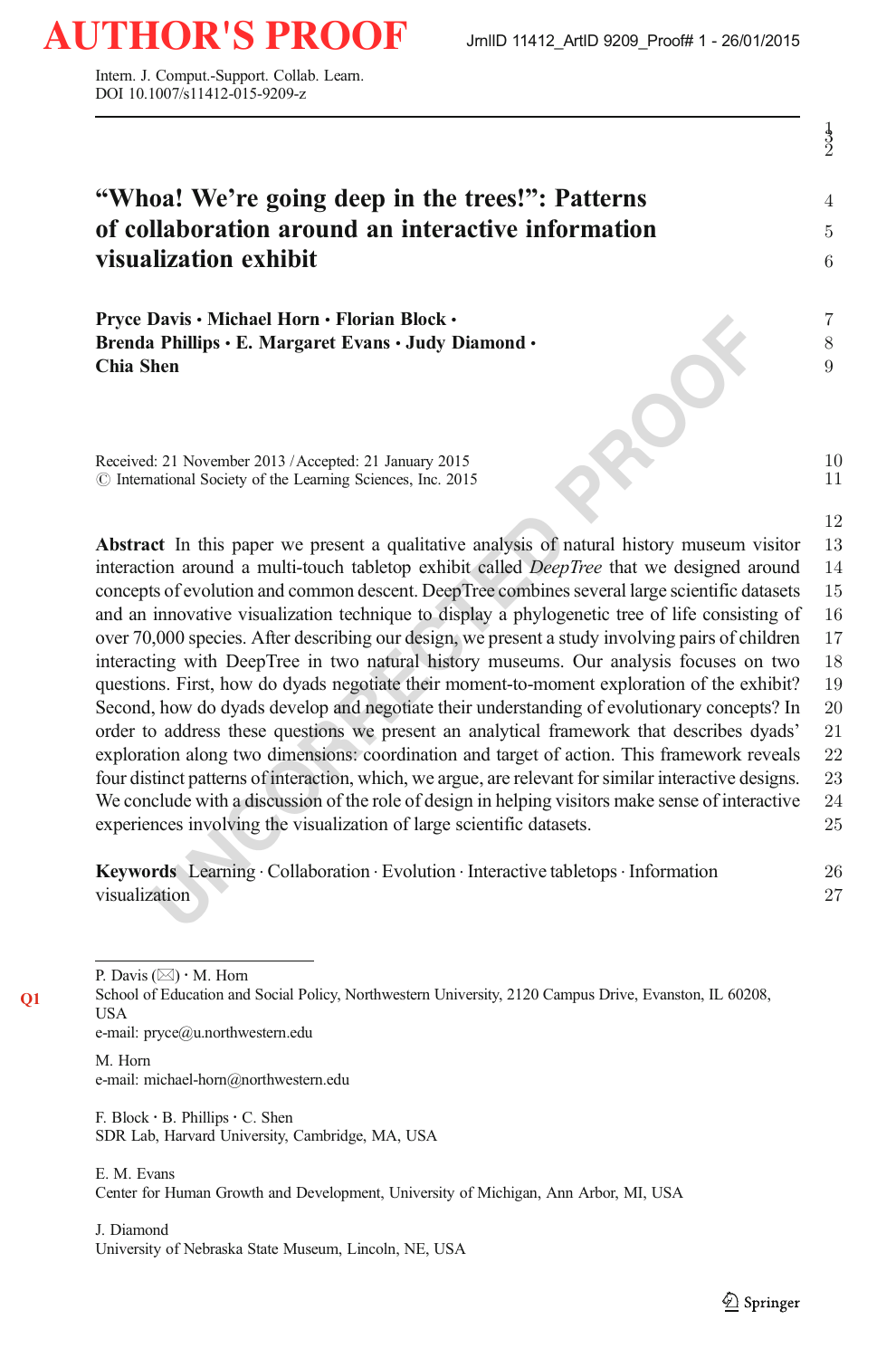### **Introduction** 28

In natural history museums and other informal science institutions, interactive exhibits that 29 invite open-ended exploration play a prominent role in the overall visitor experience (Allen 30 [2004](#page-21-0); Allen and Gutwill [2004;](#page-21-0) Crowley et al. [2001;](#page-21-0) Humphrey and Gutwill 2008; 31 Q2 Oppenheimer [1976\)](#page-22-0). These types of experiences often involve hands-on manipulation of 32 physical artifacts, specimens, or phenomena. For example, visitors might use a microscope 33 to examine a biological specimen or touch a "tornado" forming inside a chamber (e.g., Stevens 34 and Hall [1997](#page-23-0)). With the increasing availability of large interactive computer displays such as 35 multi-touch tabletops, designers now have the opportunity to create similar experiences that 36 involve digital media. Typical examples include visitors interacting with digital photographs, 37 videos, or text (e.g., Hinrichs and Carpendale [2011;](#page-22-0) Hornecker 2008), assembling puzzles 38 (e.g., Horn et al. [2012](#page-22-0)), or playing games (e.g., Antle et al. [2011](#page-21-0); Horn et al. 2012). In all of 39 these cases, the primary method of interaction involves manipulating independent multi-media 40 objects on the screen through the use of simple gestures like tap, drag, pinch, and rotate. And, 41 in many ways, these digital experiences represent a comfortable and direct analog to physical 42 interactive exhibit elements. 43

However, there are other types of experiences that museums might want to offer that go 44 beyond the direct manipulation of physical objects or their digital counterparts. In particular, 45 designers and researchers have begun to create experiences in which visitors can explore 46 visualizations of large scientific datasets (e.g., Block et al. 2012; Louw and Crowley [2013](#page-22-0); Ma 47 et al. [2012;](#page-22-0) Roberts et al. 2014). These types of exhibits give visitors hands-on experiences that 48 not only reflect the computational tools and methods employed in many scientific disciplines, 49 but also create new opportunities for learning scientific concepts (Louw and Crowley [2013](#page-22-0); 50 Ma et al. 2012).  $51$ 

1757), what identically availand tools and Cappel means (1617), when the change in the change is chapped in the change of chapped in the change of chapped in the chapped in the chapped for the (e.g., Himrichs and Capped 2 Creating these types of experiences represents a considerable design challenge. While large 52 interactive displays might be attractive to designers of informal learning experiences in 53 principle, supporting effective collaboration through the use of such devices is deceptively 54 challenging in practice (Hinrichs and Carpendale 2011; Rick et al. [2011;](#page-23-0) Fleck et al. [2009](#page-22-0); 55 Hornecker 2008; Marshall et al. 2009; Olson et al. 2011; Snibbe and Raffle [2009\)](#page-23-0). Without the 56 constraint of a single input device (like a mouse or a keyboard) multiple individuals are free to 57 interact at any time, independent of one another. Because of this, designers must balance the 58 value of multi-user interaction with the confusion, disruption, and conflict that may also arise 59 (Olson et al. 2011; Marshall et al. 2009; Hornecker 2008; Pontual Falcão and Price [2011\)](#page-22-0). This 60 design challenge is especially daunting in free-choice learning environments that lack the 61 structure and guidance of teachers and curriculum. In these settings engagement times tend to 62 be short (Humphrey and Gutwill [2005](#page-22-0); Falk and Dierking [2000](#page-22-0)) and learning experiences 63 must accommodate multiple entry points and differing levels of engagement. And although 64 there is a growing body of research on the use of tabletops and other large displays to support 65 collaborative learning in classrooms and other formal settings (Dillenbourg and Evans [2011](#page-21-0); 66 Higgins et al. [2011](#page-22-0)), there is very little existing research on informal science experiences 67 involving the collaborative exploration of large scientific datasets and the types of learning that 68 these experiences might foster. 69

We add to this literature with an analysis of the types of interactions such exhibits afford 70 and the types of learning they might support. The current study involves an interactive tabletop 71 exhibit called DeepTree (Fig. [1\)](#page-2-0) that allows museum visitors to explore a phylogenetic tree of 72 life containing over 70,000 species. The exhibit features a deep zoom interaction technique in 73 which visitors can "fly" from the origin of life to a diversity of species that have inhabited the 74 planet. Along the way, visitors encounter important evolutionary landmarks such as the 75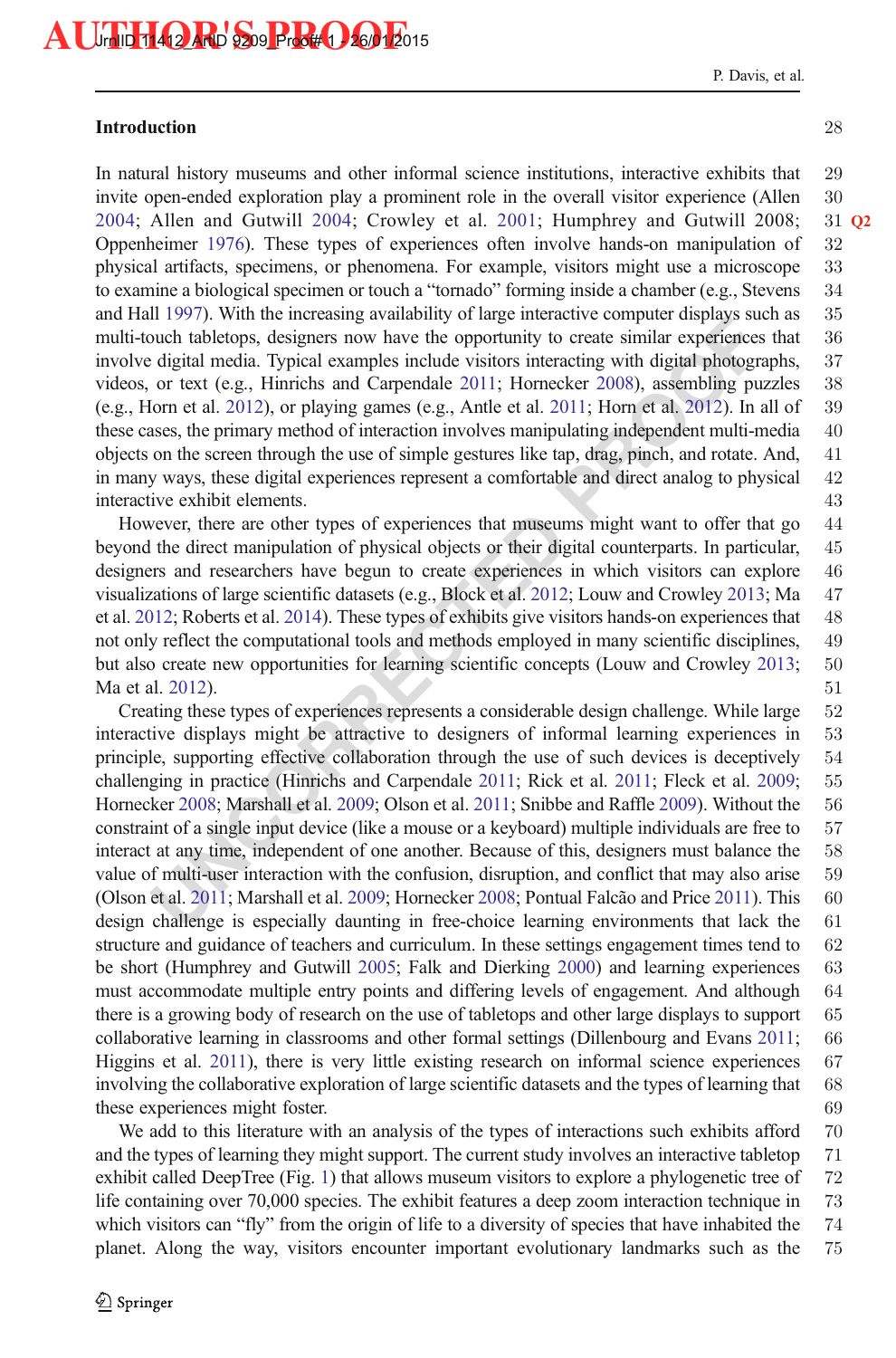<span id="page-2-0"></span>Intern. J. Comput.-Support. Collab. Learn.



Fig. 1 Screenshot from the DeepTree exhibit

emergence of multicellular life, the evolution of jaws, and the move from oceans to dry land. 76 These landmarks represent important traits that many modern-day species have inherited from 77 distant ancestors. 78

Elatyrrhini<br>
Elatyrrhini<br>
Elatyrrhini<br>
Elatyrrhini<br>
Elatyrrhini<br>
Ince of multicellular life, the evolution of jaws, and the move from oceans to dry<br>
andmarks represent important traits that many modern-day species have inh In crafting this experience, we had several overarching design goals in mind. The first was 79 to go beyond the superficial manipulation of multimedia objects and present visitors with an 80 intuitive means to explore a large scientific dataset. Second, research shows that the quality of 81 visitor social interaction is a critical factor that influences learning in such free-choice 82 environments (Ash 2004; Crowley et al. 2000; Eberbach and Crowley [2005](#page-21-0); Falk and 83 O3 Dierking 2000; Falk and Storksdieck 2005). As such it was important for us to create a 84 collaborative experience in which groups of visitors interacted together around the same 85 display. We therefore targeted *interdependence*—the mutual reliance of visitors on one 86 another's actions—as a goal in interactions with our exhibit (Dillenbourg and Evans [2011](#page-21-0); 87 Higgins et al. 2011). As a specific example of this, we average all simultaneous touch input as 88 visitors pan and zoom the display, thus necessitating some coordination of action to move 89 through the visualization. Finally, keeping in mind that visitors come to museums with a 90 variety of backgrounds, experience levels, and expectations (Falk and Dierking [2000](#page-22-0); Falk 91 [2009](#page-22-0)), we also avoided creating a scripted experience with a single entry point and fixed 92 takeaway messages. Visitors can experience DeepTree in many different ways and with many 93 different outcomes. Taken together, we see these design goals as describing a new type of 94 museum experience that will become increasingly common as display technologies improve 95 and visualizations of scientific data become more prevalent. The characteristics of these types 96 of experiences are: 1) the key mode of interaction will involve exploration of a large 97 information space (searching, filtering, layering, zooming, and panning); 2) exploration will 98 prompt visitors to ask questions and seek their own answers (Ma et al. [2012\)](#page-22-0); and 3) the 99 information will be structured and annotated so as to foster personal connections and meaning 100 making (Roberts et al. [2014\)](#page-23-0). 101

This paper presents a qualitative analysis of youth dyads interacting with DeepTree at two 102 natural history museums. Our analysis seeks to understand how pairs of youth interact with our 103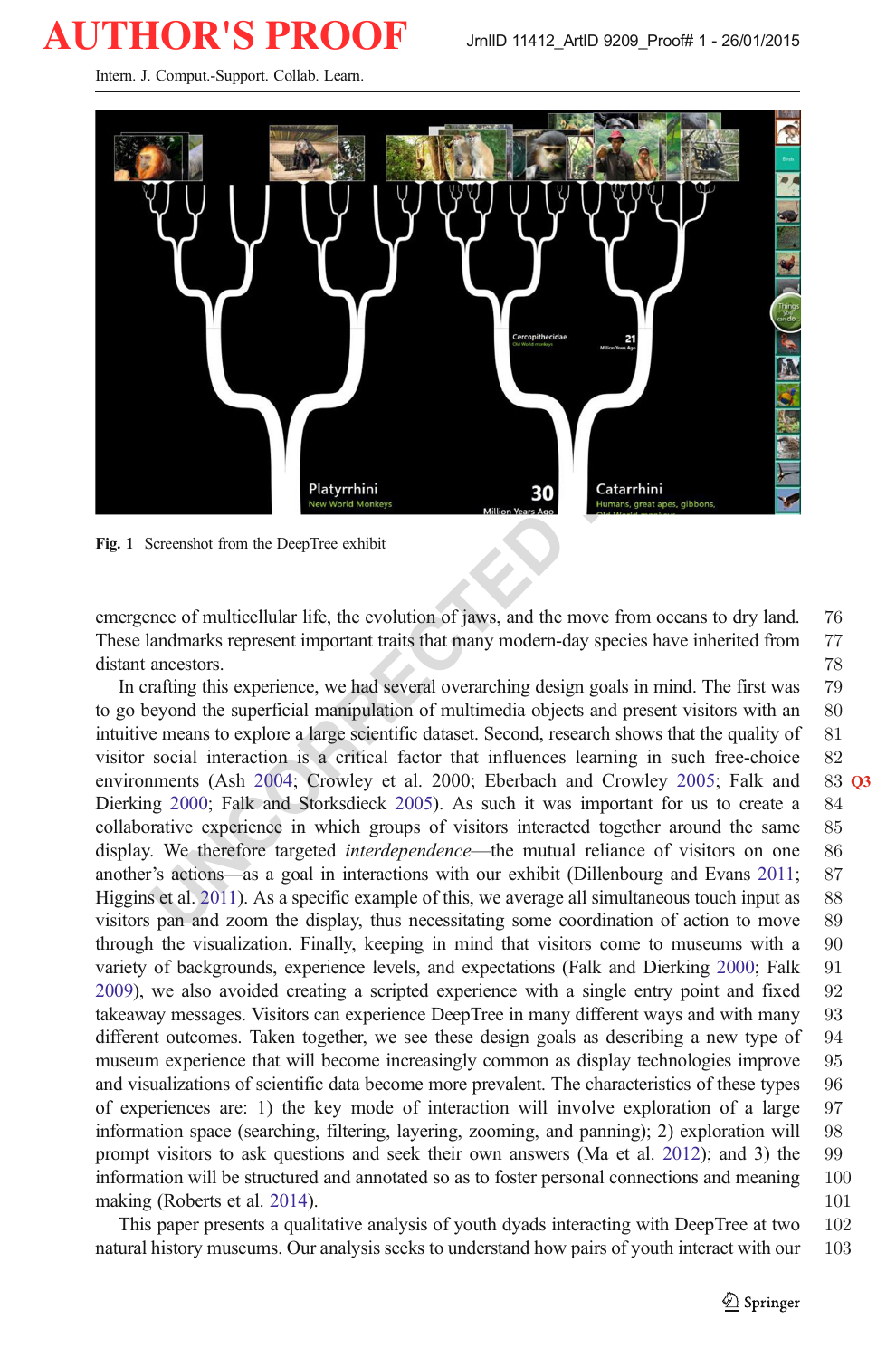exhibit together and what their patterns of interaction tell us about how to support learning 104 through these types of designed experiences. 105

#### Research design 106

Research space: The DeepTree exhibit 107

sign of Doctpivec was guaded or swear hanning objectors between that any two strainsty. Foremost is the idea that all of life is related through common descent. [T](#page-22-0)hat is the back in formon. Through our design we also hoped The design of DeepTree was guided by several learning objectives related to evolution and 108 biodiversity. Foremost is the idea that all of life is related through common descent. That is, by 109 scanning back in time, visitors discover that *any* two groups of organisms share ancestors and 110 inherited traits in common. Through our design we also hoped to instill a sense of wonder 111 related to the immense timescales and the stunning levels of biodiversity that have resulted 112 from millions of years of evolution. These learning objectives are difficult to realize. Despite 113 its importance, evolution remains poorly understood by the general public, particularly in the 114 United States (Rosengren et al. [2012;](#page-23-0) Miller et al. [2006\)](#page-22-0). These challenges are amplified in 115 museums where engagement times tend to be short and visitors have complete freedom to 116 move from one exhibit element to the next (Humphrey and Gutwill [2005;](#page-22-0) Falk and Dierking 117 [2000](#page-22-0)). Even depicting the evolutionary relationships of a small number of species can be 118 confusing for learners (Matuk and Uttal 2012; Novick et al. [2012;](#page-22-0) MacDonald and Wiley 119 [2010](#page-22-0)). While we embrace the usefulness of simplified representations of scientific concepts 120 (Davis et al. 2013), it can be difficult to convey the vast scale and dynamic processes of 121Q4 evolution using simplified static representations alone. DeepTree uses an interactive zooming 122 technique to try to achieve the best of both worlds. At any given time the screen displays a tree 123 with a relatively small number of branches, but by zooming in and out visitors can fly through 124 many hundreds of branching points in a few seconds. 125

As interactive display technology has continued to improve, multi-touch tabletops have 126 received sustained attention from the CSCL community (Dillenbourg and Evans [2011](#page-21-0); 127 Higgins et al. 2011; Pontual Falcão and Price 2011; Price and Pontual Falcão [2011](#page-22-0)). Price 128 and Pontual Falcão (2011), in particular, have developed pertinent analytic frameworks 129 through the study of youth engagement with a tabletop learning environment on light and 130 optics. Of relevance to the current study is their framework on attention and engagement, 131 which suggests that children's attention alternates between exploring technical aspects of the 132 system, playful engagement for entertainment, and attending to domain learning concepts. 133 They note that these types of engagement often directly overlap or were complementary. For 134 example, when youth focused on the technical capabilities of the system, it often coincided 135 with exploring the possibilities of the interface, which, in turn, related to the target learning 136 objectives (light and optics). While Price and Pontual Falcão's learning environment is quite 137 different from the DeepTree environment that we describe here, we nevertheless observed 138 similar forms of engagement on the part of our participants that we elaborate below. In 139 particular, our patterns of interaction deal with the transition from mechanical to conceptual 140 goals as dyads make sense of the DeepTree interface. In a related article, Pontual Falcão and 141 Price ([2011\)](#page-22-0) further argue that *interference* between participants in shared interfaces can be 142 productive for learning because it triggers argumentation and collective knowledge construc- 143 tion. Building on Weinberger and Fischer's [\(2006\)](#page-23-0) framework on argumentative co- 144 construction of knowledge in CSCL environments, Pontual Falcão and Price [\(2011](#page-22-0)) describe 145 instances of interference that lead to situations in which students abandon their current course 146 of action, integrate the choices of others, or ignore/undo the actions of others. In our data, we 147 see each of these three patterns play out in dyads' interaction with the DeepTree. This is 148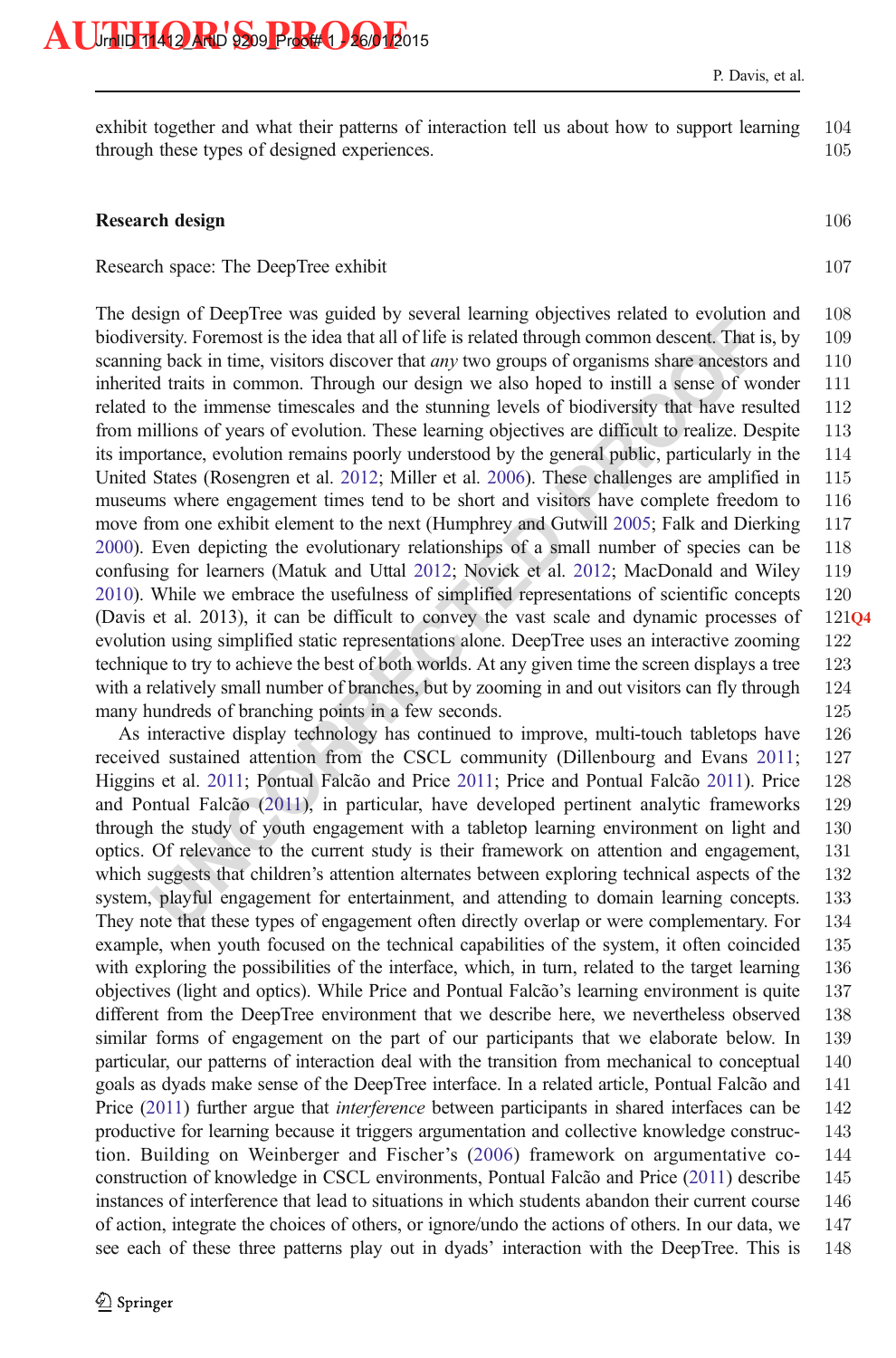Intern. J. Comput.-Support. Collab. Learn.

particularly evident in our Reactive pattern (explicated in later sections), where participants' 149 goals tend to be mechanical in nature, but it is also visible in the other three patterns as well. 150

The DeepTree design was also informed by several related projects that combine multi- 151 touch tabletop displays to help learners make sense of evolution and other biological concepts. 152 For example, Phylo-Genie (Schneider et al. [2012](#page-23-0)) and G-nome Surfer (Shaer et al. [2011\)](#page-23-0) are 153 learning environments that introduce students to evolution, tree-thinking (Baum et al. [2005](#page-21-0)), 154 and genomics using a combination of tangible and multi-touch tabletop technology. Several 155 other projects have explored the use of tabletop technology in informal learning environments. 156 Build-a-Tree (Horn et al. [2012\)](#page-22-0) is a phylogenetic tree-thinking game that was deployed on a 157 multi-touch tabletop in a natural history museum. An analysis of visitor interaction with Build- 158 a-Tree showed that social practices of game play contributed to an engaging and enjoyable 159 learning experience for visitors. Futura (Antle 2011) is a tabletop game on issues of environ-<br>16005 mental sustainability that was available to the public at the 2010 Winter Olympic Games. 161

The current study expands on this related work in two important ways. First, DeepTree 162 visualizes several large scientific data sets. This makes it substantially different from games 163 like Futura and Build-a-Tree, which are both targeted at informal learning audiences, but make 164 use of simplified representations and scenarios. It also differs from learning environments like 165 Phylo-Genie and G-nome Surfer that include visualizations of real scientific datasets, but are 166 targeted at college-level students in university settings. And, second, the current study provides 167 an in-depth analysis of dyadic interaction in order to understand how design factors might 168 contribute to learning through collaborative interaction. This expands on the analytical frame- 169 works of Price and Pontual Falcão (2011) by revealing four distinct patterns of interaction 170 organized along two dimensions. 171

Free Victor at 2012) as playing that the dimining game tank was cap-over<br>tuck tabletop in a natural history museum. An analysis of visitor interaction with B<br>showed that social practices of game play contributed to an eng The DeepTree runs on a large multi-touch tabletop display and has three major compo- 172 nents (see Figs. 1 and 2). The main display area allows visitors to zoom and pan through a 173 tree of life visualization using standard multi-touch gestures. DeepTree adopts representa- 174 tional conventions of phylogenetic trees or cladograms, essential diagrams of modern biology 175 (Baum et al. 2005; Catley and Novick 2008; Gregory 2008). Pulling the tree down from the 176 top of the screen reveals more information, starting from the root of the tree to its canopy, 177 displaying individual species. The tree uses a fractal-based layout algorithm so that branches 178 emerge as the user zooms in or out. Unlike static depictions of trees that simplify information 179 by limiting the number of species, the fractal design allows for the depiction of many 180 thousands of species in the tree of life while reducing visual complexity. The second 181 component is a scrolling image wheel along the right side of the screen containing a subset 182 of 200 "star" species that represent important evolutionary groups. Visitors scroll through the 183 images to select and pull out any species onto the main display. When a visitor holds an 184 image down, a semi-transparent arc points to the location of that species in the tree while the 185 system automatically zooms in toward it—we refer to this zoom as the "fly-through" (see 186 Fig. [2\)](#page-5-0). The final component is an action button located on the image wheel. When pressed, 187 the action button reveals *find* and *relate* functions. The find function allows visitors to select 188 a species from the image wheel and then automatically zoom to that species. The relate 189 function allows visitors to select any two species from the image wheel and automatically fly 190 to their most recent common ancestor. The exhibit then presents a simplified tree depicting 191 the two species' shared lineage and highlighting major evolutionary landmarks (see Fig. [2](#page-5-0), 192 bottom). Touching these points reveals further information about common ancestors and 193 major inherited traits. We developed DeepTree through an iterative process of design and 194 evaluation with a team of computer scientists, learning scientists, biologists, and museum 195 curators. Over the course of a year we implemented and evaluated twelve prototype designs 196 with over 250 visitors in a two natural history museums. 197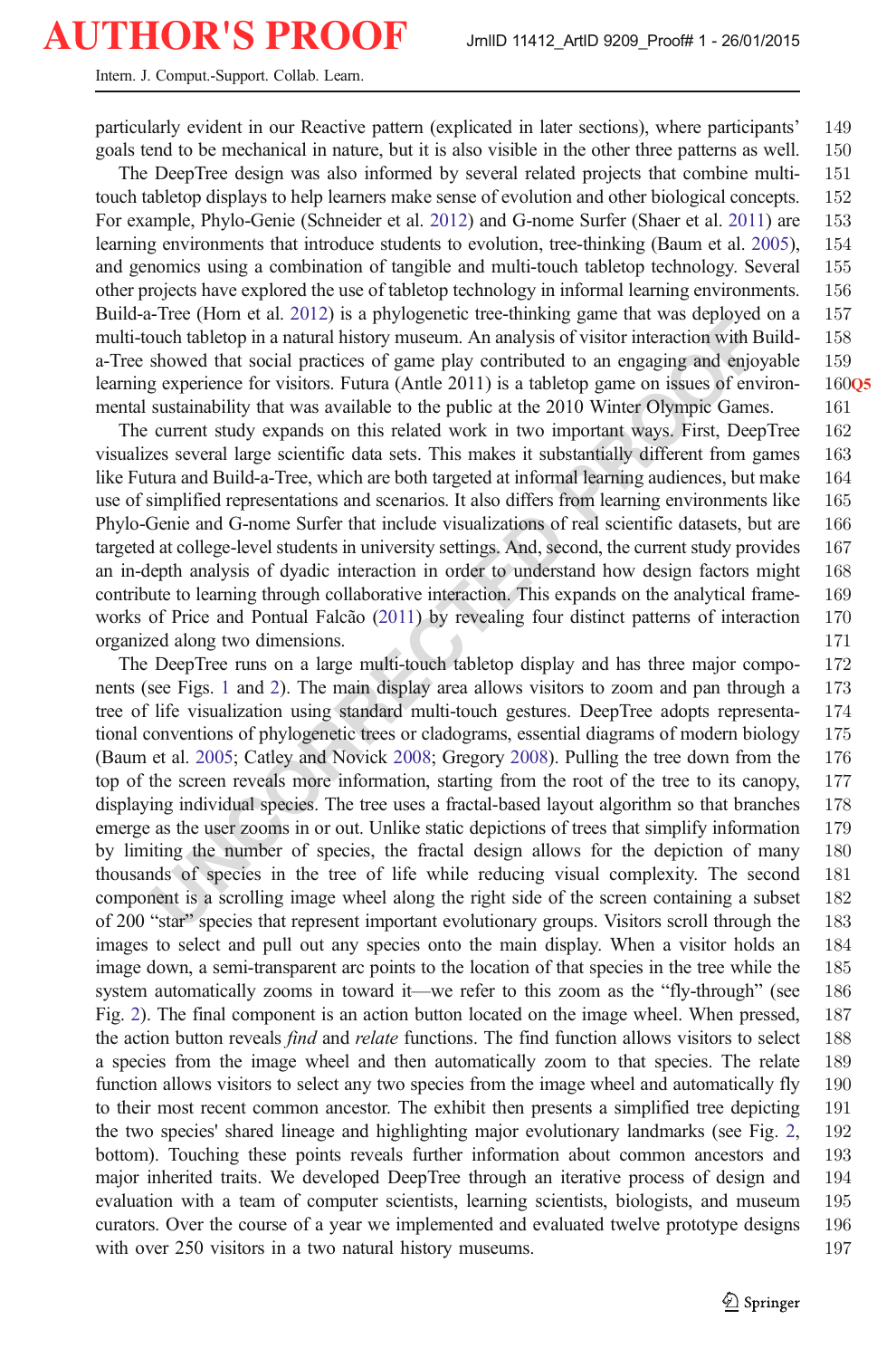# <span id="page-5-0"></span>**AUTHORD** 209 Prot 0 2012015



Fig. 2 A user holding down an image of a species, thus triggering the "fly-through" mechanic (top). A dyad collaborating to use the relate function (*middle*). A simplified tree depicting the two species' shared lineage and highlighting major evolutionary speciation points (bottom)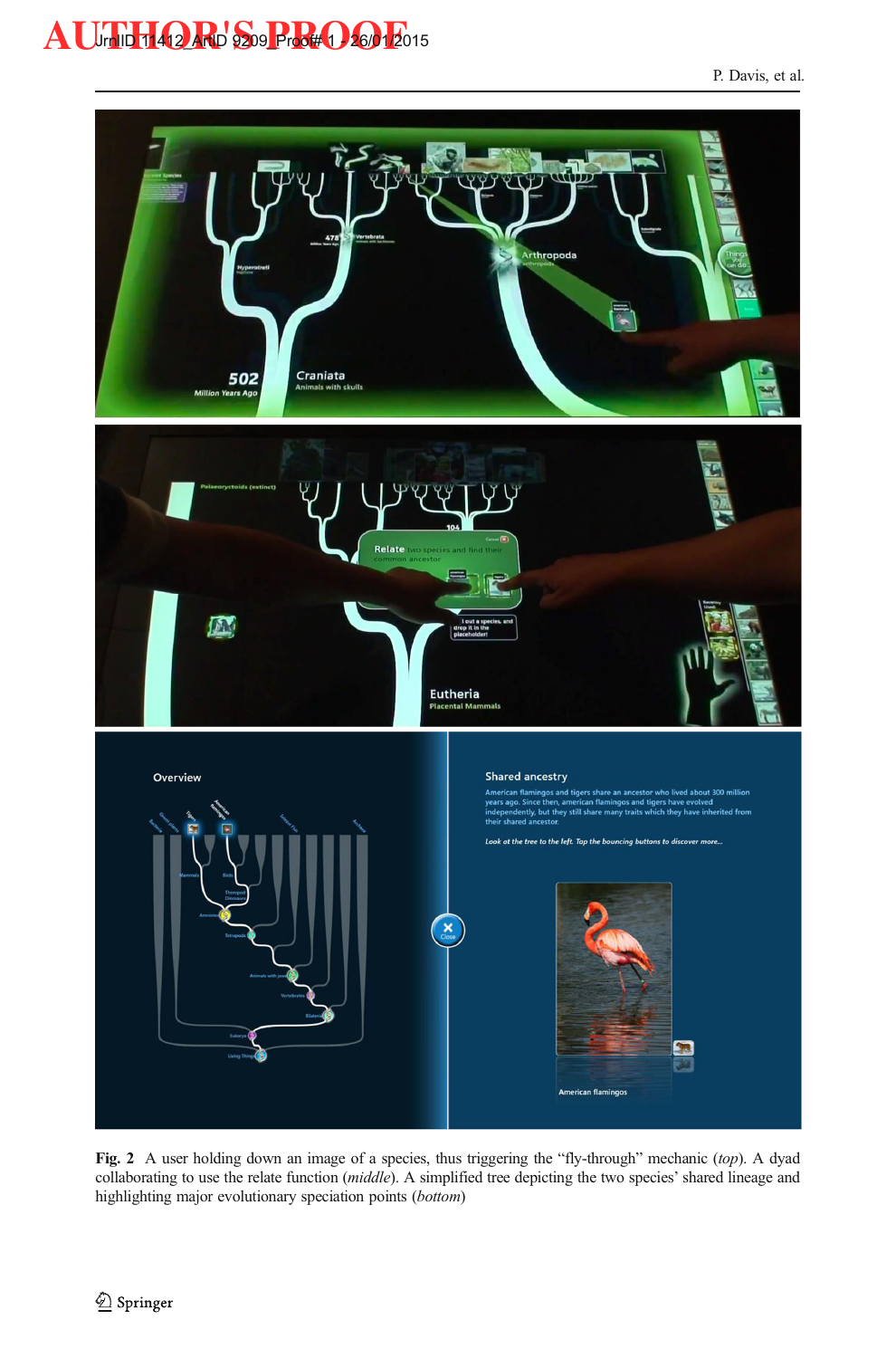Intern. J. Comput.-Support. Collab. Learn.

Study design and methodology 198

then we consisting of operation without the subsected and the stock of the stock of consists of consists of the stock of the stock of the stock of the stock of the stock of the stock of the stock of the increase on a spiri We recruited youth dyads consisting of friends or siblings who were visiting one of the two 199 museums together as part of the same social group. In total we recruited 248 youth (129 girls 200 and 119 boys) aged 8–15 years (mean age=11.56 years;  $SD=1.68$ ), and randomly assigned 201 them to participate in one of four conditions (Table 1). In the first two conditions, dyads freely 202 interacted with different versions of DeepTree on a tabletop display for a fixed period of 203 10.5 min. The first version included an embedded activity on natural selection that was 204 automatically triggered after the first four minutes of interaction. The second version consisted 205 of the DeepTree application without the embedded activity. In a third condition, dyads watched 206 a 10.5 min video on the same topics (see Prum [2008\)](#page-22-0). Individual responses on a 53-item post- 207 interview consisting of open- and closed-ended questions were then compared to responses in 208 a fourth condition (baseline) in which dyads were interviewed directly after informed consent 209 was obtained. The interview took approximately 20 min to administer and was audio recorded. 210 We video recorded children's physical and verbal interactions in the DeepTree and video 211 conditions in order to capture discourse, behavior, and collaboration. Dyads were paid \$15 for 212 participating in the study. While the dyads were interacting with the exhibit, parents completed 213 a demographic form and questionnaire. There were no significant differences across conditions 214 in youth ages, parent completion/non-completion of college, parents' or children's self- 215 reported knowledge of evolution, religiosity, or compatibility of evolution with their religious 216 beliefs. 217

This study design was meant to approximate a real museum experience. It was not entirely 218 a free choice experience as we asked visitors to participate together for a fixed amount of time 219 without interruption from other visitors. On the other hand, it was not exactly like a formal 220 learning experience either as we offered no direction about content, learning objectives, or 221 interaction. DeepTree had to function without the support of guided instruction, teachers, or 222 curriculum. 223

### Learning measures and outcomes 224

Our first objective was to determine whether DeepTree constitutes an environment in which 225 learning takes place. In order to determine this, we performed a quantitative analysis of the 226 children's interview responses across several evolutionary concepts. A full analysis of these 227 results is forthcoming (Horn et al. Under Review), but we provide a brief summary here. Based 228 on responses to five close-ended questions, youth in the DeepTree conditions were signifi- 229 cantly more likely than those in the baseline groups to agree that humans, other animals, 230 plants, and fungi had ancestors in common a long time ago (Common Ancestry). Furthermore, 231

|            | Total participants | DeepTree 1 | DeepTree 2 | Video | Baseline | Total |  |
|------------|--------------------|------------|------------|-------|----------|-------|--|
| Age        | $8-11$ years       | 28         | 28         | 29    | 28       | 113   |  |
|            | $12-15$ years      | 31         | 34         | 34    | 35       | 134   |  |
| <b>Sex</b> | <b>Boys</b>        | 26         | 31         | 31    | 32       | 120   |  |
|            | Girls              | 33         | 31         | 32    | 31       | 127   |  |
| Site       | Museum 1           | 29         | 32         | 31    | 32       | 124   |  |
|            | Museum 2           | 30         | 30         | 32    | 31       | 123   |  |
|            |                    |            |            |       |          |       |  |

t1.1 Table 1 Participant numbers by condition, age, sex, and study site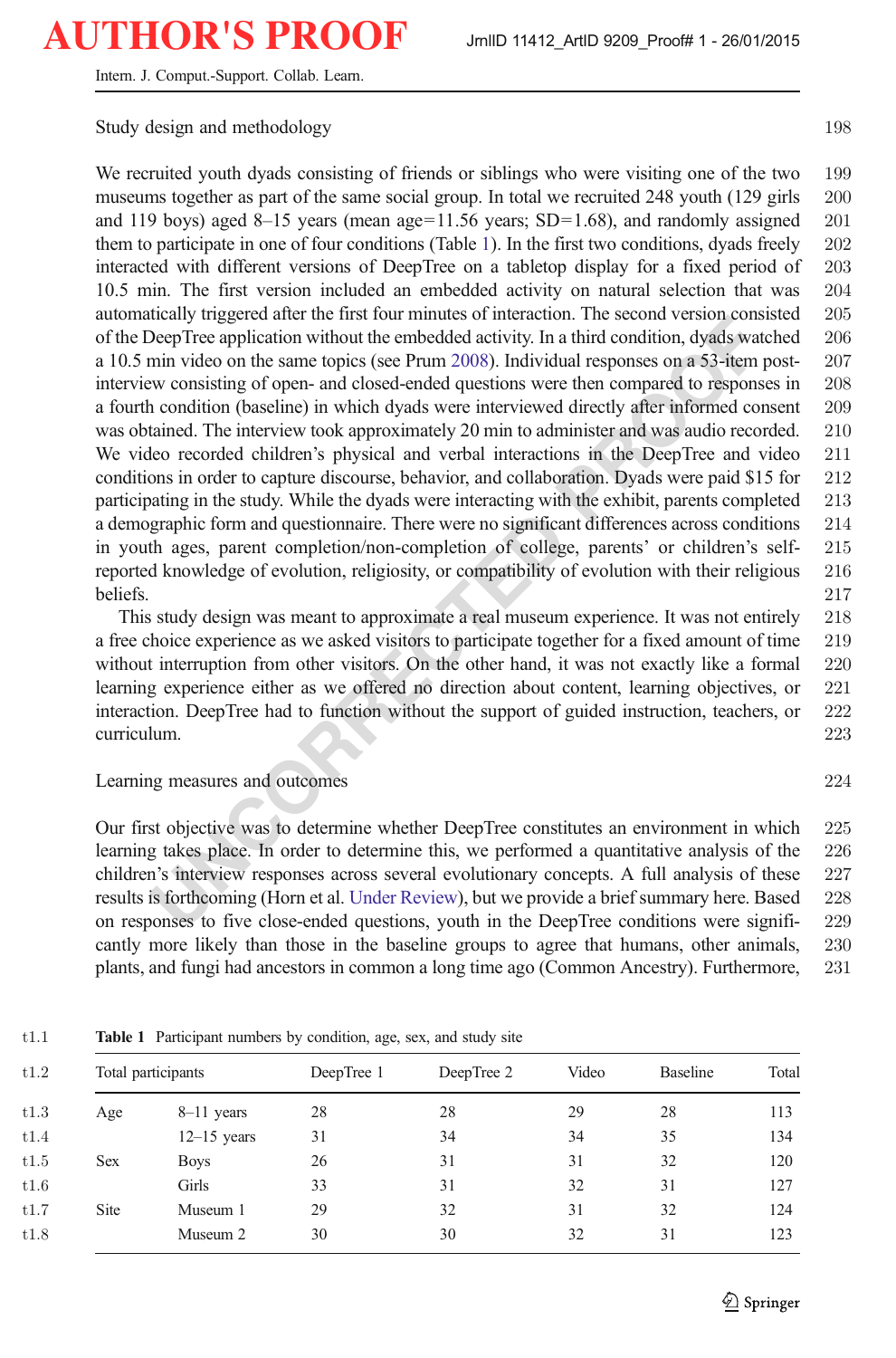youth in the second DeepTree condition, which focused exclusively on common descent, were 232 significantly better at interpreting a tree of life graphic on three close-ended questions (Tree 233 Reading) than baseline participants. Similarly, individuals in the second DeepTree condition 234 invoked concepts such as common descent and shared traits significantly more often in 235 responses to ten open-ended questions than dyads in the baseline condition (Tree Concepts). 236 They also used more macro-evolutionary terms in their responses to the same ten open-ended 237 questions than dyads in the baseline condition (Tree Terms). Participants in the video condition 238 also consistently scored higher than the baseline participants on these measures of macroevo- 239 lution understanding. However, none of the differences for the video condition were signifi- 240 cant. Our post-interview also assessed a number of microevolution concepts such as natural 241 selection, adaptation, inheritance, and variation within populations. While older youth per- 242 formed significantly better on our measures of microevolution than younger youth, there were 243 no significant differences between the four conditions. 244

Interastinality. Two two control in the unications of the Contation with any our post-interview also assessed a number of microevolution concepts such as an, adaptation, inheritance, and variation within populations. Whil In sum, our quantitative analysis indicated consistent learning outcomes for the DeepTree 245 conditions for important concepts of macroevolution such as common descent and the ability 246 to interpret phylogenetic tree diagrams. Given these results, our second objective was to 247 understand how dyads' experiences interacting with DeepTree led to these learning outcomes. 248 This paper provides a qualitative analysis of how dyads interacted with DeepTree and how the 249 design mediates this interaction to support collaborative learning. The remainder of this paper 250 focuses on two questions. First, how do dyads negotiate their moment-to-moment exploration 251 of the exhibit? Second, how do dyads' make sense of evolutionary concepts through their 252 interaction with one another and the tabletop exhibit? 253

In the following sections, we first describe our analytical framework and methods used to 254 uncover patterns of interactions across the dyads. Then we provide four sample cases that 255 exemplify the patterns we found. After this, we discuss how the design of DeepTree mediates 256 this interaction in order to achieve learning outcomes. Finally, we discuss how the lessons of 257 DeepTree can be generalized into design principles for multi-touch tabletops for supporting 258 collaborative learning in museum environments. 259

#### Analytical framework 260

In order to begin the process of answering the questions outlined above, we adopted the 261 methodological approach of *interaction analysis* (Jordan and Henderson [1995](#page-22-0)). Interaction 262 analysis uses video as a primary data source and involves repeated viewing in order to provide 263 an in-depth analysis of the interactions that shape thought and behavior through talk, nonverbal 264 cues, and artifacts. Several grounding assumptions structured our analysis. First, as the dyads 265 participating in our study are familiar with one another—being friends or siblings—we argue 266 there is both a social consequence and pressure for them to work together in some way while 267 interacting with the exhibit. As is commonly noted in studies of collaborative tabletop 268 interaction (Dillenbourg and Evans [2011\)](#page-21-0), their actions are not merely individual and internal, 269 but either intentionally or inadvertently communicative as well. We do not assume these 270 interactions are in lock step, so we pay close attention to how trouble arises in interaction and 271 how dyads work to repair conflicts. Finally, we recognize the shifting and often fleeting nature 272 of interaction, especially in free choice environments like museums. Therefore, following Price 273 and Pontual Falcão [\(2011\)](#page-22-0), we paid close attention to the temporality and periodicity of 274 interactions on a micro-level. That is, we carefully attempted to determine the beginnings 275 and endings of particular micro-interactions from the participants' point of view. So, the dyadic 276 interactions are not treated as a single interaction, but the accumulation of many periods of 277 interaction of various lengths of time. 278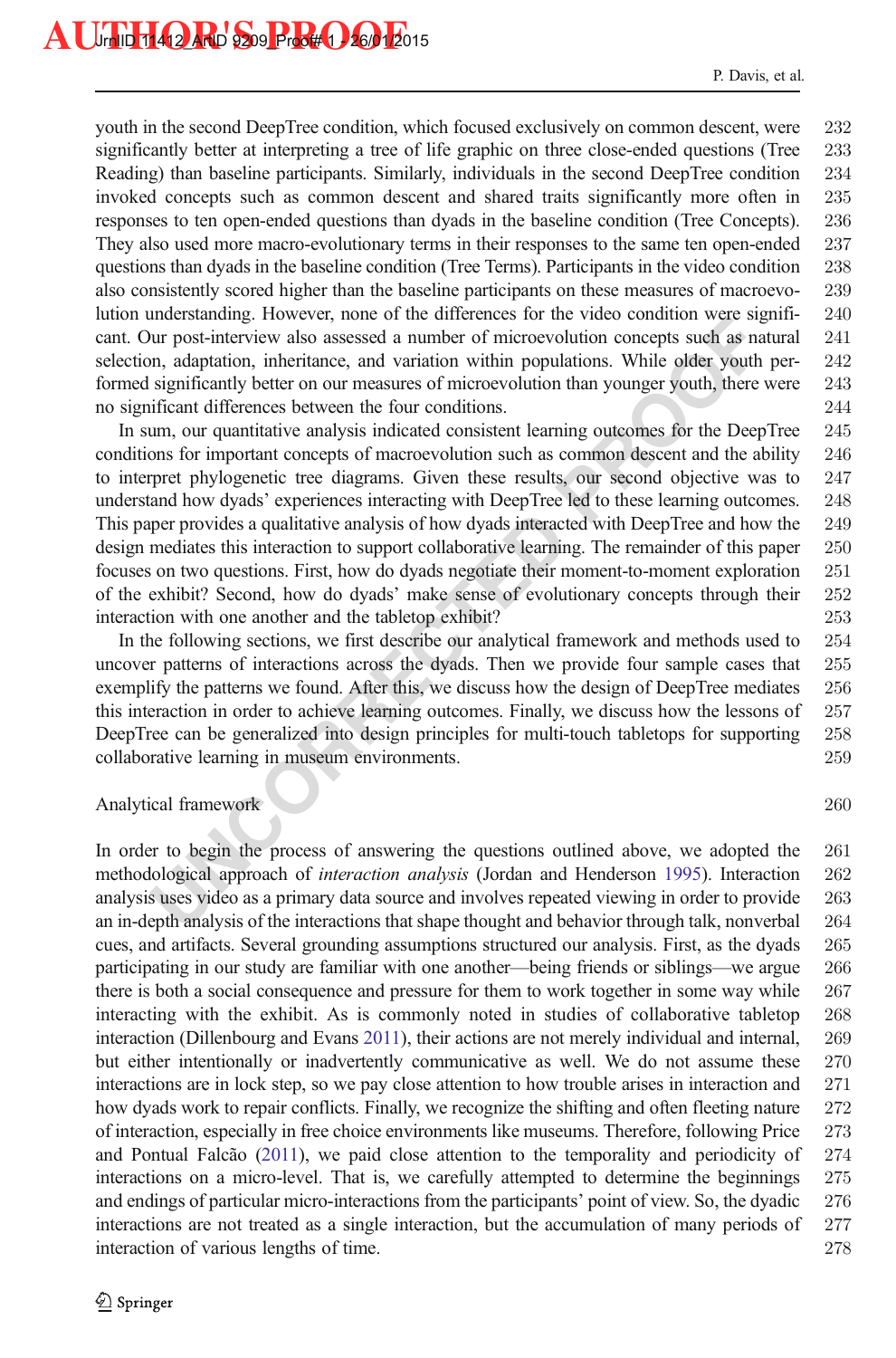Intern. J. Comput.-Support. Collab. Learn.

#### Analysis of interaction 279

Our first analytical step was to create content logs—rough descriptions of the action with 280 annotations of particularly compelling sections—of each dyad video. Three researchers then 281 took a subset of ten randomly chosen dyads and individually logged each video in more depth. 282 These logs contained empirical descriptions of action as well as initial conjectures to explain 283 how the dyads negotiated their exploration of the exhibit. With these logs in hand, the three 284 researchers watched the 10 selected videos and worked together to gradually come to 285 consensus regarding the dynamics patterns of the participants' interactions. Through this 286 process we progressively narrowed our analytical foci in several ways. 287

One of our refined analytical foci was the formulation and execution of each participant's 288 goals. Goffman (1974) treats interaction as activity performed to accomplish goals, whether 28906 tacitly or explicitly. Multiple people in an interaction bring their own individual goals, but they 290 also work together to form a definition of the situation that works to give the interaction 291 coherence. Based on this we attempted to understand how dyads negotiated their individual 292 goals in their interaction. 293

sis regarding the vynamics patcrists matched to the participans interesting in the particular syncom of each participant (1974) reached for in several ways. Through the orterind analytical foci was the formulation and exec Jordan and Henderson (1994) emphasize that events have a structure and that a first part 294Q7 of understanding this structure is to uncover how the events begin and end. We therefore 295 logged instances of interactions that represented the beginning and ending of goal negoti- 296 ation sequences. We used both overt actions (e.g., one participant moving the other's hand 297 in order to touch a different part of the screen) and verbal announcements of intentions 298 (e.g., "Let's try this now") to define the beginning and ending of these sequences. These 299 instances of goal negotiation occurred at varying levels of granularity and timescale. Some 300 goals were independent and isolated (a few seconds long), while others consisted of several 301 related sub-goals that played out over a minute or more. These characteristics made it 302 untenable to simply decompose the video data into regular intervals (chunks) for a line-by- 303 line analysis. 304

As we worked together to agree on instances of goal negotiation we developed the 305 following definition: Each instance of goal negotiation began when one participant initiated 306 a new action with the table. This initiation could be verbal (e.g., "let's go there"), gestural (e.g.,  $307$ pointing to an action button), or touch (e.g., actually tapping the button). An instance of goal 308 negotiation ended when the initiating participant either abandoned the action or initiated a new 309 and distinct action. During this time, the non-initiating youth could take up the initiating 310 partner's action, attempt to initiate an alternative action, or remain passive. 311

In order to interpret the meaning of goal negotiations, we sought to understand what 312 participants were attempting to accomplish and how their negotiation played out in interaction. 313 This led us to assess instances of goal negotiation along two dimensions: the level of 314 coordination between participants and the target of each participant's moment-to-moment 315 actions with the table. These combine to represent the focus of their joint interaction. In our 316 analysis, we paid special attention to the level of coordination between participants. While 317 coordination is a spectrum with many intermediate levels, we found that determining whether 318 there was high or low coordination was sufficient to reveal high-level patterns of interaction. 319 Low coordination was evident when simultaneous actions on the table were in conflict. For 320 example, when one child attempted to scroll through the tree while the other child tried to 321 enlarge images of organisms. In contrast, high coordination occurred when two users' actions 322 were directed at the same target and complemented one another. For example, when both 323 children were working together to scroll through the tree, or when one child gestured toward 324 an action button and the other child followed this lead to touch it. Coordination reflects the 325 alignment of participants' goals. 326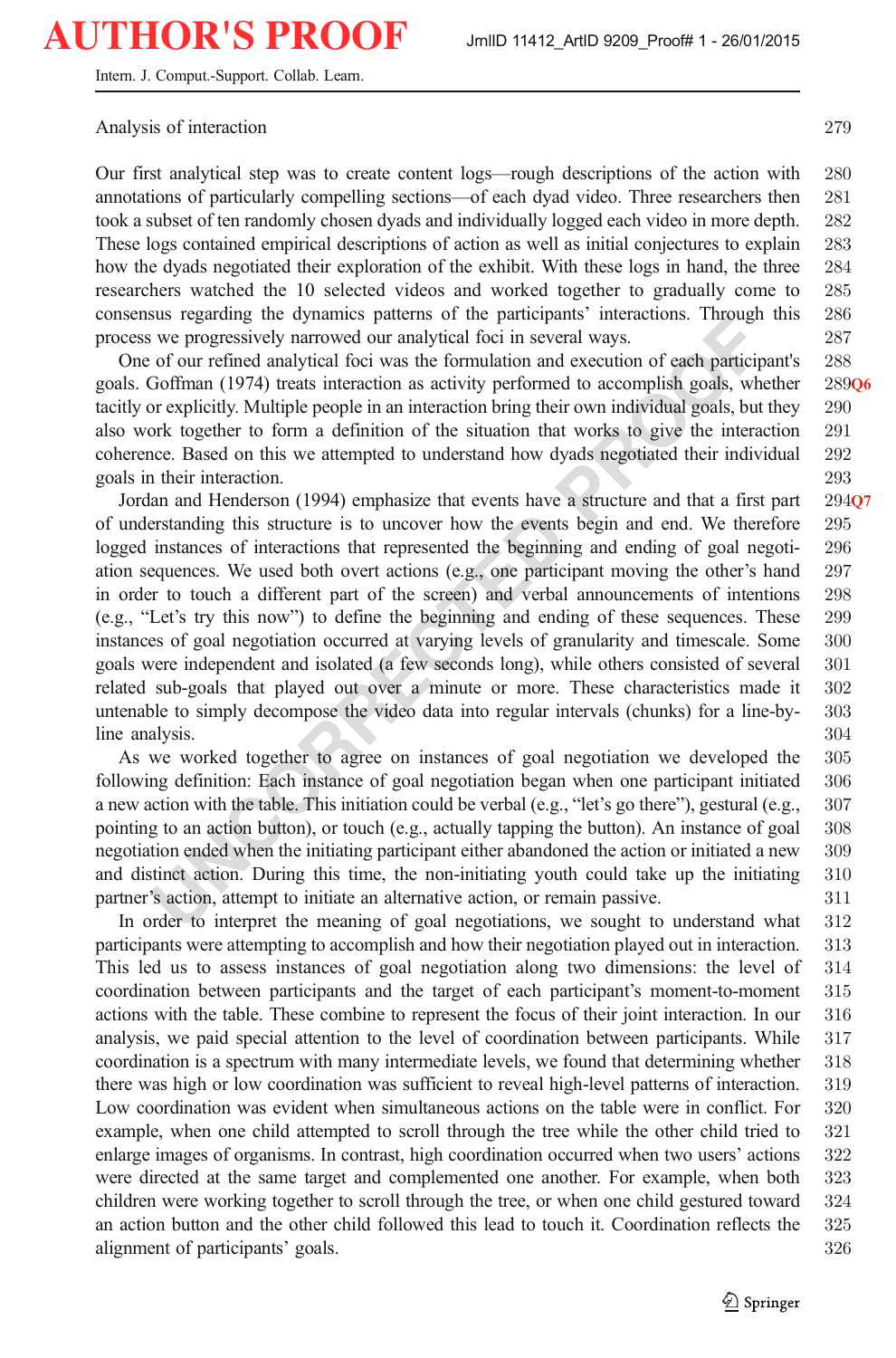In determining the target of each participant's action, we found it most useful to 327 determine whether his or her goals were mechanical or conceptual in nature, in other 328 words, whether an individual action on the table was concerned with interaction mechan- 329 ics of using the table or with the conceptual content. For example, the act of shrinking 330 and enlarging a few images seemingly at random would be seen as a mechanical goal. 331 This means that the child's action had no target beyond the surface-level interaction with 332 the table. Of course, the participant may have had some underlying conceptual motiva- 333 tion, but our categorizations are based only on those reasons that are apparent in observed 334 behavior. If that same behavior of shrinking and enlarging images had been accompanied 335 by a vocalized statement of intent—such as "Look how different these fish look from one 336 another!"—then it would instead be viewed as a conceptual because the underlying 337 behavior appears to concern biological concepts such as the physical appearance of 338 organisms. 339

n: It mat stant contact or sammling and cumpling images had coun accompage.<br>The matic coalized statement of intent—such as "Look how different these fish look from<br>ty-then it would instead be viewed as a conceptual because Based on our iterative analysis we derived four patterns of interactions. These patterns 340 represent progressive levels of interactional complexity and vary both in the dimensions of 341 level of coordination and target of action. It is important to note that both of these dimensions 342 are meant to be descriptive and in no way prescriptive. The nature of dyadic interaction means 343 that children will sometimes be highly coordinated and other times not. Productive interactions 344 are not confined to one category or another (e.g., Marshall et al. [2009\)](#page-22-0). Furthermore, the nature 345 of interaction with a novel technology that encourages negotiation means that dyads will 346 sometimes focus on conceptual goals and sometimes focus on mechanical goals—mechanical 347 goals are essential for understanding how the interface works. Finally, we present these 348 dimensions as analytical foci, not as a coding scheme. That is, we believe it is essential to 349 provide these concepts as they helped guide us in the interpretation of our data (Hall [2000](#page-22-0); 350 Hammer and Berland 2014), and provided us with a shared vocabulary to describe the patterns 351 of interaction that we uncovered.  $352$ 

After deriving an agreed upon description of four patterns of interaction, we selected four 353 dyads as demonstrative cases of these patterns using purposeful, intensity sampling (Miles and 354 Huberman 1994). These four cases were chosen because they clearly and richly express the 355 qualities of their representative patterns. There were also clear differences in the level of social 356 interaction of these four cases. As a crude measure, we looked at the total number of words 357 spoken during each session and found that they were each separated from one another by 358 roughly 200 words spoken. Dyad A spoke 309 words, Dyad B spoke 533 words, Dyad C 359 spoke 719 words, and Dyad D spoke 895 words (see Table 2).  $360$ 

| Dyad          | Pattern / Case | Words | Names         | Age | <b>Sex</b> | Reported race/Ethnicity |
|---------------|----------------|-------|---------------|-----|------------|-------------------------|
| A             | Reactive       | 309   | Anna          | 12  | F          | Asian American          |
|               |                |       | Diego         | 12  | M          | Asian American          |
| B             | Autonomous     | 533   | Chloe         | 9   | F          | African American        |
|               |                |       | <b>Braden</b> | 11  | M          | African American        |
| $\mathcal{C}$ | Planning       | 719   | Leo           | 13  | M          | White                   |
|               |                |       | Hope          | 9   | F          | White                   |
| D             | Contemplative  | 895   | Gabrielle     | 12  | F          | Asian American          |
|               |                |       | Max           | 14  | M          | Asian American          |

t2:1 Table 2 Participant age and demographic information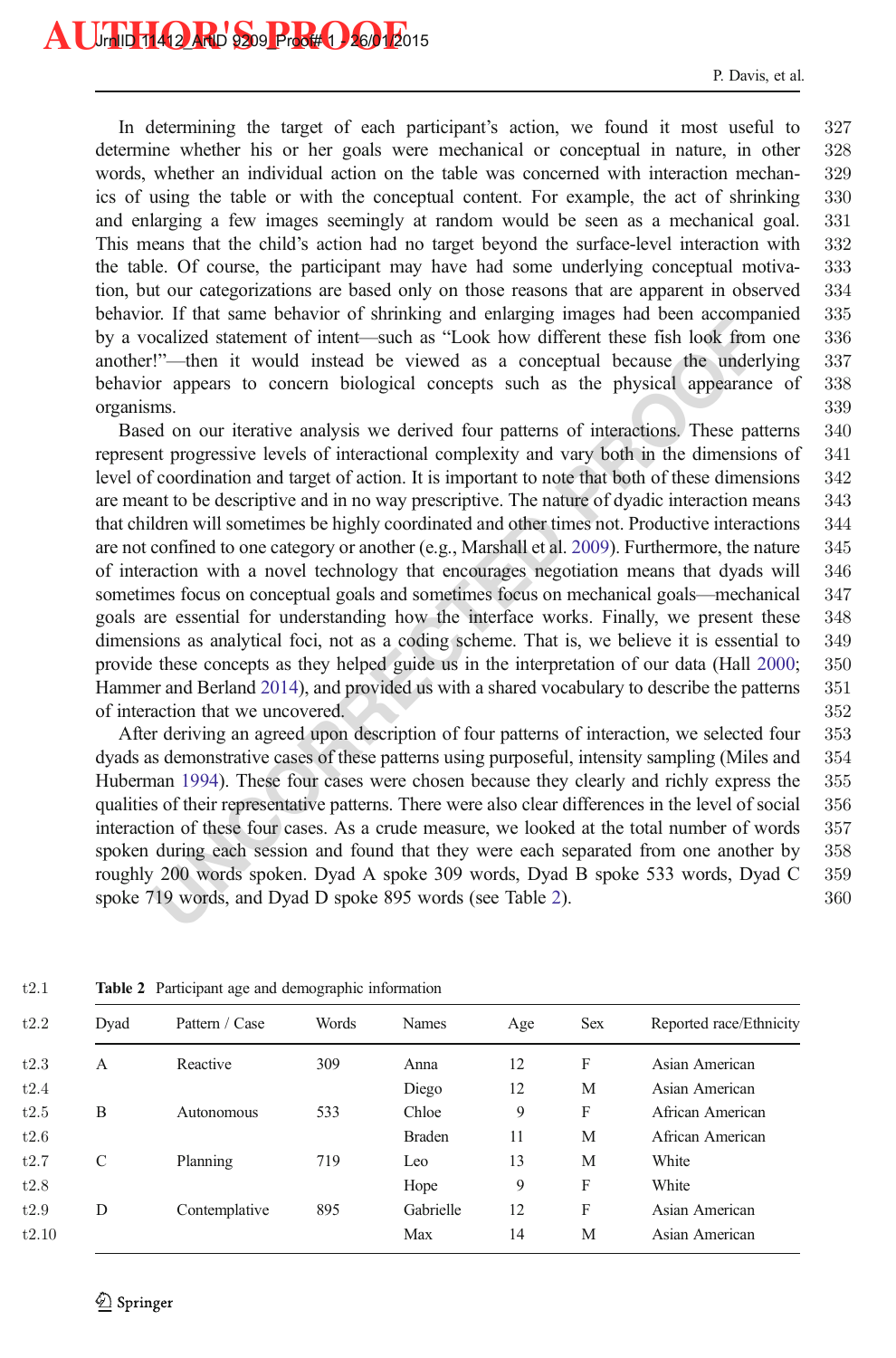Intern. J. Comput.-Support. Collab. Learn.

### **Description of patterns of interaction** 361

Based on our analysis, we have identified four repeating patterns—reactive, autonomous, plan- 362 ning, and *contemplated* (Fig. [3](#page-11-0)). These patterns do not necessarily describe a dyad's session as a 363 whole, but rather smaller chains of events—a single dyad may employ one or more modes during 364 their session. However, these patterns are distinct enough and occur often enough that describing 365 them seems important to understand children's collaborative exploration of this kind of exhibit. 366

### The reactive pattern 367

| THE ICACHVE PARKIN |                    |               |                                                                                                                                                                                                                                                                                                                                                                                                                                                                                                                                                                                                                                                                                                                                                                                                 | ov i                                                        |
|--------------------|--------------------|---------------|-------------------------------------------------------------------------------------------------------------------------------------------------------------------------------------------------------------------------------------------------------------------------------------------------------------------------------------------------------------------------------------------------------------------------------------------------------------------------------------------------------------------------------------------------------------------------------------------------------------------------------------------------------------------------------------------------------------------------------------------------------------------------------------------------|-------------------------------------------------------------|
|                    |                    |               | The first category, which we call the reactive pattern, is characterized by long strings of low<br>coordination between the participants and a focus on mechanical goals. This was the most<br>common pattern, particularly evident early in dyads' interactions as they attempted to under-<br>stand how to use the exhibit. Interaction in this category was often driven by reciprocal reaction<br>to partner actions on the table. We present the case of Diego and Anna as a typical example of<br>this reactive pattern. During their interaction with the exhibit, Diego and Anna seldom spoke to<br>one another—using only 309 words in their 10-min session. They also frequently seemed to be<br>working at cross-purposes in their interaction as the following excerpt illustrates. | 368<br>369<br>370<br>371<br>372<br>373<br>374<br>375<br>376 |
| Time               | Segment<br>Markers | Actor         | <b>Quote</b> or [Action]                                                                                                                                                                                                                                                                                                                                                                                                                                                                                                                                                                                                                                                                                                                                                                        | 377<br>380<br>382                                           |
| $[00:24.10]$ Begin |                    | Anna          | [Anna reaches for the table with her right hand]                                                                                                                                                                                                                                                                                                                                                                                                                                                                                                                                                                                                                                                                                                                                                | 380                                                         |
|                    |                    | Diego         | [Diego moves his right hand beneath Anna's hand, between it and the table.]                                                                                                                                                                                                                                                                                                                                                                                                                                                                                                                                                                                                                                                                                                                     | 392                                                         |
| [00:26.17]         |                    | Diego         | [Diego enlarges an image on the table with his thumb and forefinger.]                                                                                                                                                                                                                                                                                                                                                                                                                                                                                                                                                                                                                                                                                                                           | 390                                                         |
| $[00:28.11]$ End   |                    | Anna          | [Looking at the image Diego has enlarged] I don't know what that is. [Anna<br>moves her right hand away from Diego's and touches the background of<br>the display, causing the tree to zoom slightly.]                                                                                                                                                                                                                                                                                                                                                                                                                                                                                                                                                                                          | 402<br>405<br>406                                           |
| $[00:30.06]$ Begin |                    | Anna          | [Anna again touching the background to scroll the tree.] Oh hey look.                                                                                                                                                                                                                                                                                                                                                                                                                                                                                                                                                                                                                                                                                                                           | 400                                                         |
|                    |                    | Diego         | [Looking at a different area of the table than Anna, Diego touches the table<br>and attempts to scroll through the tree.]                                                                                                                                                                                                                                                                                                                                                                                                                                                                                                                                                                                                                                                                       | 416<br>417                                                  |
| $[00:32.14]$ End   |                    | Anna          | [Anna also tries to scroll a different part of the tree. The tree moves very little<br>due to interfering input.]                                                                                                                                                                                                                                                                                                                                                                                                                                                                                                                                                                                                                                                                               | 420<br>423                                                  |
| $[00:33.12]$ Begin |                    | Diego<br>Anna | [Diego and Anna simultaneously move their left hands toward the table.]                                                                                                                                                                                                                                                                                                                                                                                                                                                                                                                                                                                                                                                                                                                         | 420<br>428                                                  |
| [00:34.04]         |                    | Diego         | [Diego touches the table with both hands and uses a spreading motion to<br>zoom into the tree.]                                                                                                                                                                                                                                                                                                                                                                                                                                                                                                                                                                                                                                                                                                 | 432<br>435                                                  |
| [00.35.11]         |                    | Anna          | [Anna moves her hands towards the table.] Wait wait wait. [Anna uses her<br>right hand to push Diego's hand away from the table.]                                                                                                                                                                                                                                                                                                                                                                                                                                                                                                                                                                                                                                                               | 430<br>441                                                  |
|                    |                    | Diego<br>Anna | [As Anna moves her hand back to the table, Diego does the same. Anna touches the<br>table, but nothing happens as Diego's movement is in conflict with her own.]                                                                                                                                                                                                                                                                                                                                                                                                                                                                                                                                                                                                                                | 443<br>446                                                  |
| [00:37.20]         |                    | Anna          | [Anna firmly grabs Diego's hand and holds it away from the table.]                                                                                                                                                                                                                                                                                                                                                                                                                                                                                                                                                                                                                                                                                                                              | 45 <b>a</b>                                                 |
| [00:40.04]         |                    | Diego         | [As soon as she lets go, Diego touches the table again.]                                                                                                                                                                                                                                                                                                                                                                                                                                                                                                                                                                                                                                                                                                                                        | 456                                                         |
| $[00:41.17]$ End   |                    | Anna<br>Diego | [Anna touches the table with both hands and Diego moves his hands away<br>from the screen.]                                                                                                                                                                                                                                                                                                                                                                                                                                                                                                                                                                                                                                                                                                     | 460<br>463<br>466                                           |

This exchange typifies the reactive pattern. In the beginning of this segment, Anna reaches 467 toward the table. However, Diego reacts to her action by moving his hand under her hand to block 468 her touch of the table. Anna gives an obvious signal of her intention, which Diego seems to reject 469 and instead implements his own goal (enlarging the image). Anna watches this for a moment and 470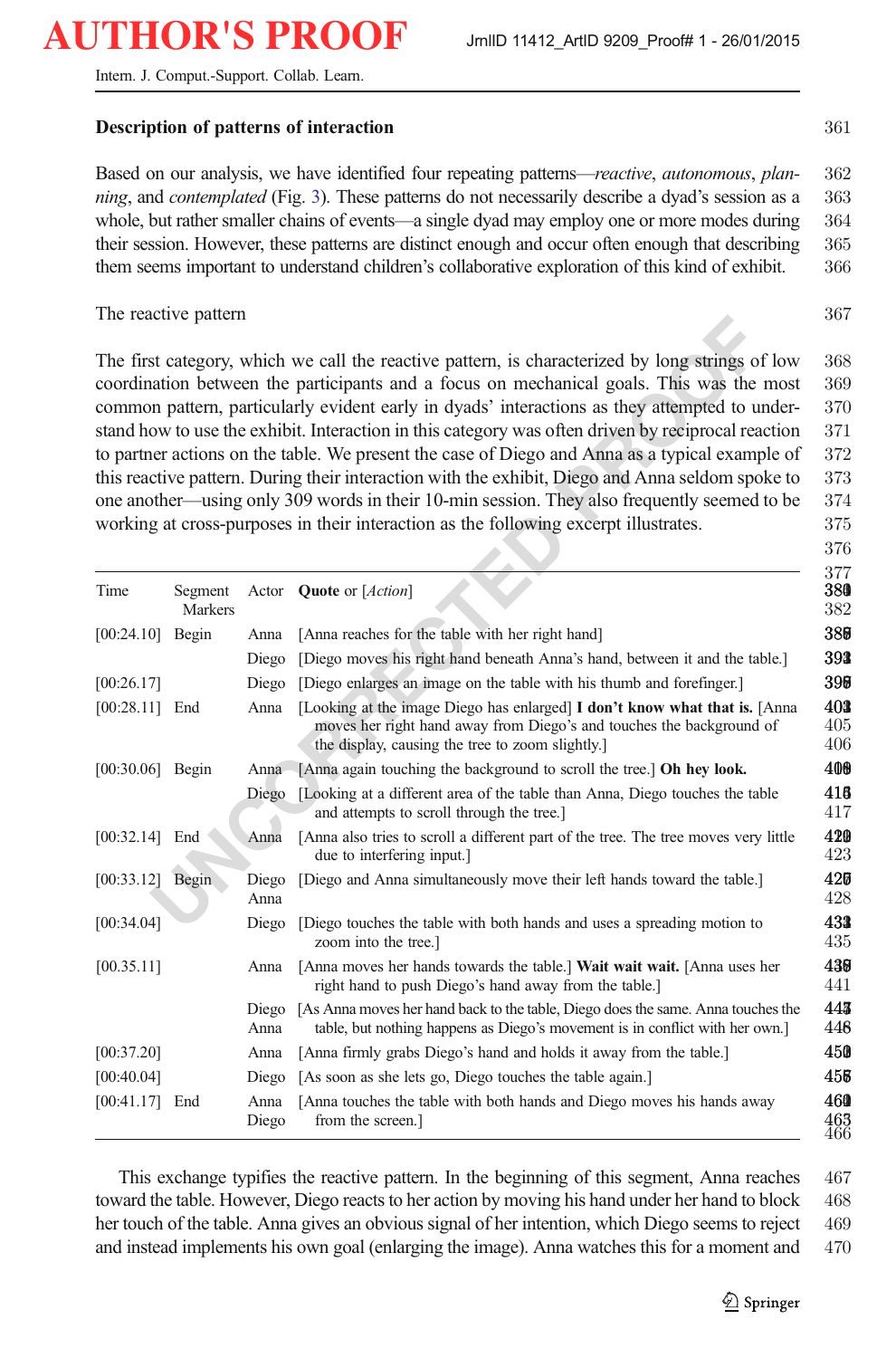<span id="page-11-0"></span>

Fig. 3 Four interaction patterns along two dimensions: target of action and coordination

then says, "I don't know what that is." This statement can be interpreted in a few ways. Anna 471 might simply be expressing her lack of knowledge about the species in the image, but her actions 472 immediately after this statement also suggest a rejection of Diego's goal. By immediately 473 disengaging from Diego's actions, and starting her own, she appears to be reacting to Diego 474 usurpation of her initial action with a dismissal of her own. Here Anna and Diego have very little 475 coordination, and their interaction is driven by reciprocal reactions in an effort to control the table. 476

After this opening section, Anna and Diego work independently for a few moments. Then Anna 477 says, "Oh hey look." This mild imperative statement attempts to draw Diego's attention and could 478 be interpreted as an attempt to repair trouble in their collaborative interaction. In other words, she 479 sees their lack of coordination and tries to re-coordinate with Diego, albeit around her goal rather 480 than his. Diego does not react to this statement and continues his previous actions. Anna does the 481 same, and their independent actions cancel each other out as they each try to make the tree move in 482 their desired way with little effect. The lack of coordination impedes their mechanical goals. 483

This pattern continues as both Anna and Diego try to use the table without coordinating 484 their efforts (Time: [00:33.12] to [00.35.11]). Anna again uses an imperative statement ("Wait 485 wait wait"), but this time it is a stronger instruction. Anna does not wait for Diego's reaction 486 and forces his hand away from the table. This only lasts a moment as Diego again starts 487 touching the table. They spend the remainder of this exchange attempting to make the tree 488 move based on their independent goals, which seems unsatisfying for both of them. 489

What this case demonstrates is a pattern of interaction with little coordination and a focus 490 mostly on mechanical goals involved in making the table react as intended. The participants may 491 have had conceptual goals, but they are not evident in the data. This is an example of divergent 492 goals that clash and require negotiation between the actors. This negotiation takes the form of 493 active attempts at repair along with cursory dismissals. Similar patterns were cited in Pontual 494 Falcão and Price's ([2011](#page-22-0)) systematic analysis of interference in students' interaction with tangible 495 manipulatives on a digital tabletop. Throughout Diego and Anna's interaction we see a cycle of 496 parallel goals that conflict when both require simultaneous use of the table. There are fleeting 497 moments of negotiations wherein one goal overrides the other, only to start the cycle anew. 498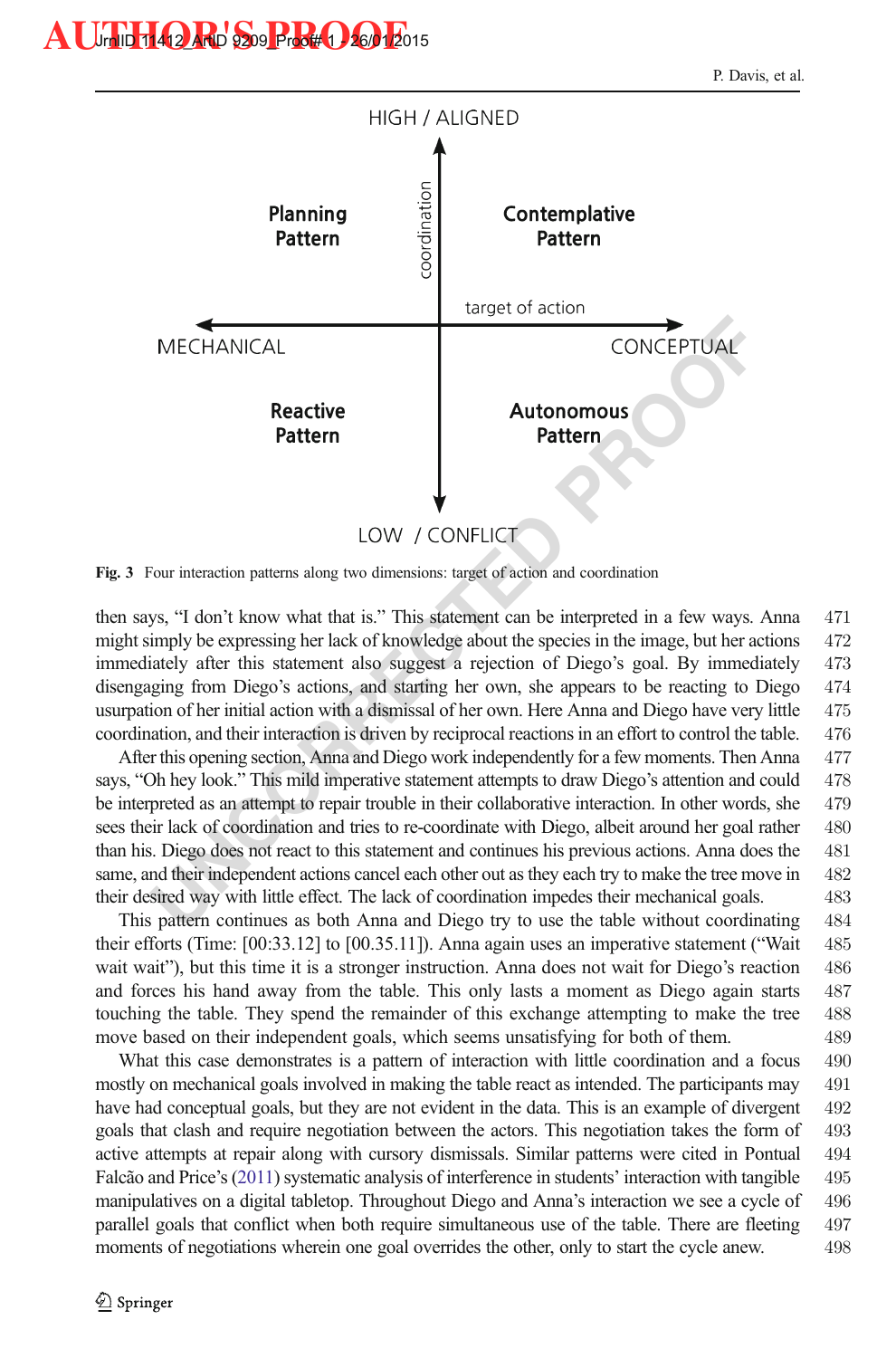Intern. J. Comput.-Support. Collab. Learn.

One important thing to point out is that this segment of interaction was not as fruitless as it may 499 first appear. Even though Anna and Diego are largely in conflict, they are watching one another's 500 action intently and learning—at least at a mechanical level—how the table exhibit works. Anna's 501 actions around 30 s into the session causes them both to realize that the tree can be panned and 502 zoomed by touching the background of the screen. This is consistent with Pontual Falcão and 503 Price's [\(2011\)](#page-22-0) observations that instances of interference between participants can lead to unex- 504 pected revelations about interface functionality or even about target learning objectives. As we will 505 discuss below, these reciprocal conflicting actions eventually led to conceptual-level discoveries. 506

| The autonomous pattern |                           |                        |                                                                                                                                                                                                                                                                                                                                                                                                                                                                                                                                                                                                                                                                                                                                                            |                                                             |  |  |
|------------------------|---------------------------|------------------------|------------------------------------------------------------------------------------------------------------------------------------------------------------------------------------------------------------------------------------------------------------------------------------------------------------------------------------------------------------------------------------------------------------------------------------------------------------------------------------------------------------------------------------------------------------------------------------------------------------------------------------------------------------------------------------------------------------------------------------------------------------|-------------------------------------------------------------|--|--|
|                        |                           |                        | Similar to the reactive pattern, the autonomous pattern is characterized by low coordination<br>between the table users. However, whereas the reactive pattern involves mostly back-and-forth<br>conflicts around mechanical goals, the autonomous pattern is comprised of segments in which<br>one child adopts a conceptual goal while the other either stays with mechanical goals or<br>detaches from the interaction entirely. The autonomous pattern was fairly common across<br>dyads. To demonstrate this pattern, we present the case of siblings Chloe and Braden. This<br>dyad was frequently in the reactive pattern, but on several occasions appears to fit the<br>autonomous pattern as illustrated in the following excerpt <sup>1</sup> : | 508<br>509<br>510<br>511<br>512<br>513<br>514<br>515<br>516 |  |  |
| Time                   | Segment<br><b>Markers</b> | Actor                  | <b>Quote</b> or [Action]                                                                                                                                                                                                                                                                                                                                                                                                                                                                                                                                                                                                                                                                                                                                   | 517<br>520<br>522                                           |  |  |
| [01:20.04]             | Begin                     | Chloe<br><b>Braden</b> | [Chloe and Braden both enlarge a text box on the "Modern Human" branch of<br>the tree. After they have zoomed in on the box, they move their hands away<br>from the screen simultaneously.]                                                                                                                                                                                                                                                                                                                                                                                                                                                                                                                                                                | 520<br>539<br>532                                           |  |  |
| [01:22.18]             |                           | Chloe                  | [Reading.] Humans are (1.0) re::lat::ed to chimps and gorillas-                                                                                                                                                                                                                                                                                                                                                                                                                                                                                                                                                                                                                                                                                            | 535                                                         |  |  |
| [01:25.27]             |                           | <b>Braden</b>          | [Interjecting.] -Homo sapiens                                                                                                                                                                                                                                                                                                                                                                                                                                                                                                                                                                                                                                                                                                                              | 540                                                         |  |  |
| [01:31.26]             | End                       | Chloe<br><b>Braden</b> | [ <i>Continuing reading.</i> ] - Unlike other living apes.<br>[Interjecting.] -Modern humans<br>-Humans. Really?                                                                                                                                                                                                                                                                                                                                                                                                                                                                                                                                                                                                                                           | 546<br>549<br>550                                           |  |  |
| $[01:31.26]$ Begin     |                           | <b>Braden</b>          | [Braden uses his right index finger to move the tree causing the text box to<br>move off screen.]                                                                                                                                                                                                                                                                                                                                                                                                                                                                                                                                                                                                                                                          | 553<br>556                                                  |  |  |
|                        |                           | Chloe                  | <b>Primates have a voice</b> [Chloe uses her right index finger and thumb to pull the<br>text box back on screen and holds it there.] $(1.2)$ box:es that allow speech                                                                                                                                                                                                                                                                                                                                                                                                                                                                                                                                                                                     | 560<br>562                                                  |  |  |
| $[01:36.07]$ End       |                           | Chloe                  | [Chloe still holds her finger on the screen and reading. Braden taps the screen<br>several times.]                                                                                                                                                                                                                                                                                                                                                                                                                                                                                                                                                                                                                                                         | 565<br>568                                                  |  |  |
| $[01:37.21]$ Begin     |                           | <b>Braden</b><br>Chloe | [Braden pushes Chloe's hand away from the screen.]<br>Human's also have bra:::ins (.) that are much-                                                                                                                                                                                                                                                                                                                                                                                                                                                                                                                                                                                                                                                       | 570<br>573                                                  |  |  |
| [01:39.18]             |                           | Braden                 | [Braden touches the screen and zooms the tree out.]<br>[Still attempting to read]-longer than                                                                                                                                                                                                                                                                                                                                                                                                                                                                                                                                                                                                                                                              | 580<br>581                                                  |  |  |
| [01.40.25]             |                           | Chloe                  | I can't r:::ead [Chloe zooms back in to the text box.] (1.1) than other apes.<br>These traits have hoped-helped-                                                                                                                                                                                                                                                                                                                                                                                                                                                                                                                                                                                                                                           | 586<br>587                                                  |  |  |
|                        |                           | Chloe                  | Braden -Seriously?<br>$-$ create the tools, lang: uages, a:: nd $(0.5)$ cultures.                                                                                                                                                                                                                                                                                                                                                                                                                                                                                                                                                                                                                                                                          | 590<br>592                                                  |  |  |
| $[00:37.20]$ End       |                           |                        | Braden [Once Chloe stops reading, Braden zooms back out to the larger tree.]                                                                                                                                                                                                                                                                                                                                                                                                                                                                                                                                                                                                                                                                               | 590<br>600                                                  |  |  |

 $1$  Note: In transcribed excerpts, numbers in rounded parentheses represent pauses in seconds (e.g.,  $(0.7)$  connotes a pause of 7 tenths of a seconds), parentheses surrounding a period represent a micro-pause, and colons within words (e.g., re::lat::ed) describe degrees of elongation in speech.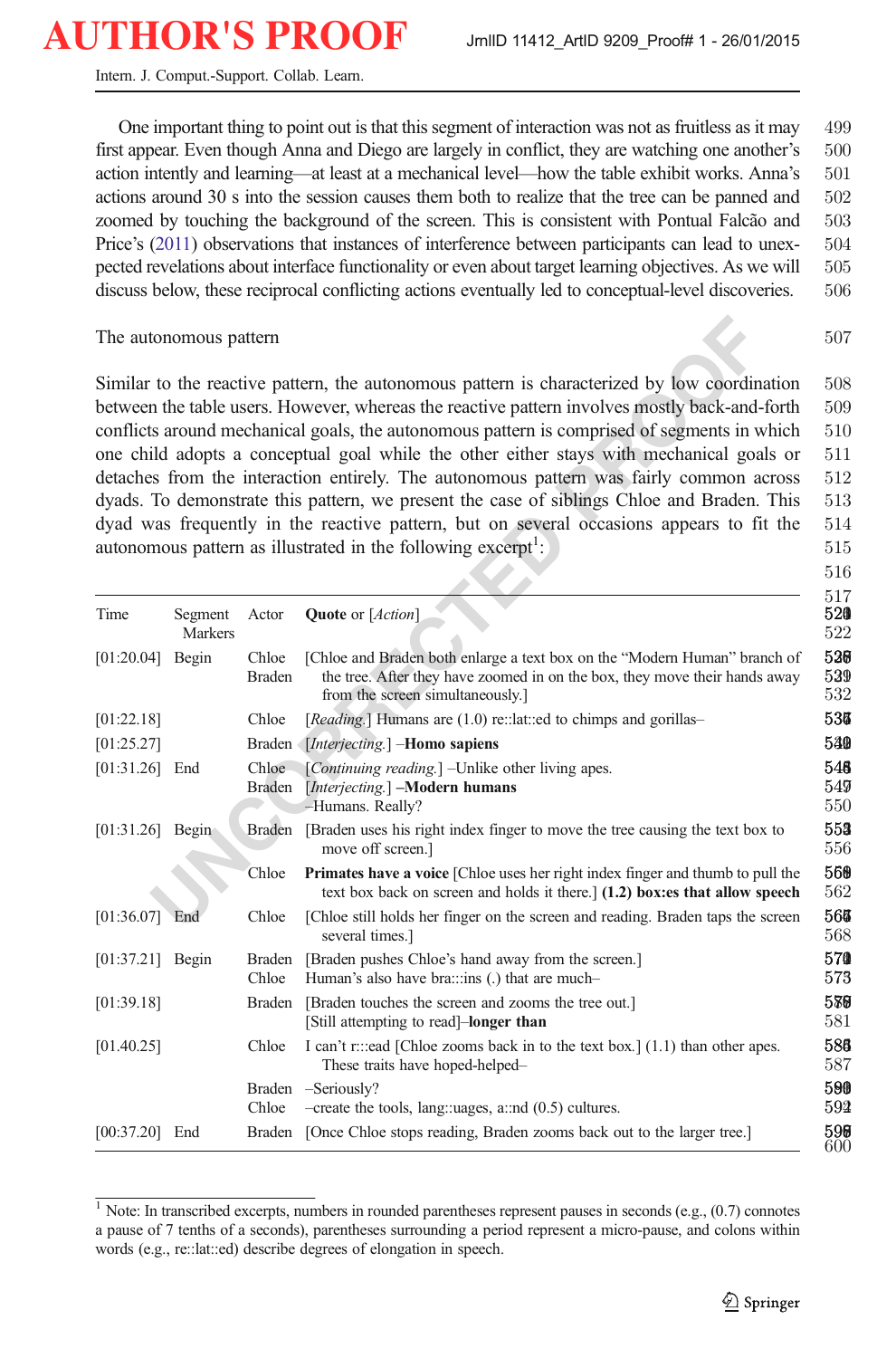This exchange begins with Chloe and Braden being fairly well coordinated. They work 601 together to fly to the "Modern Humans" branch of the tree and enlarge the associated text box. 602 As Chloe reads the text, Braden anticipates her having trouble with the term "Homo sapiens" 603 so interjects to read it for her. Chloe continues to read. When she reaches the word "humans", 604 Braden interrupts again to repeat the word and add the question, "Really?" Unlike his previous 605 interjection, this one does not seem to be attempting to help, and the tone of his question 606 suggests frustration. This interpretation is corroborated when Braden then disengages from 607 Chloe and tries to move the text box off screen. Chloe attempts to keep the box in place, so that 608 she can continue reading. Braden then tries to tap and move the tree several times. This shows 609 that they are no longer well coordinated, and Braden has moved on from their previously 610 shared goal to initiate a new goal. For her part, Chloe is still trying to read and understand the 611 text, which can be considered a conceptual goal. 612

This pattern of interaction continues as Braden pushes Chloe's hand away from the screen 613 while she reads the text. Braden tries to zoom out from the text, but Chloe zooms back in so 614 that she can continue reading. Braden voices his frustration by saying "Seriously?" in a tone 615 that suggests exasperation. This can be interpreted as his frustration with Chloe's reading 616 ability. When Chloe stops reading, Braden takes over the table to zoom the around the tree. 617

Continue Catampy. Dradiate matrices to the plant infore to the every and interestive the endept of the previous of the previous of the previous particle and Darden has moved on from their previogeal to initiate a new goal. In this case we see an example of how the autonomous pattern of interaction can play out. 618 During these periods of time, the child with the conceptual goal dominates the interaction. 619 Chloe is adamant about reading the text and does not allow Braden to alter her task. In this 620 case, their goals are independent, but Chloe's conceptual goal takes precedent over Braden's 621 mechanical goal. And, while there is certainly conflict between their actions of the table, more 622 often than not the struggle for control is more like turn taking than the simultaneous use seen in 623 the reactive pattern. 624

#### The planning pattern 625

Where the autonomous pattern often contains moments of attempted repair when dyads 626 recognize periods of low coordination, the planning pattern can be seen as dyads actively 627 articulating their goals through speech or gesture in order to attain high coordination. Goal 628 negotiation in the planning pattern generally involves less independent interaction than the 629 reactive or autonomous patterns. The planning pattern is defined by strings of high coordina- 630 tion, generally beginning with mechanical goals that often lead to conceptual goals. This can 631 be seen in the case of Leo and Hope: 632

|                  |                           |             |                                                                                                                                                                       | 634        |
|------------------|---------------------------|-------------|-----------------------------------------------------------------------------------------------------------------------------------------------------------------------|------------|
| Time             | Segment<br><b>Markers</b> |             | Actor <b>Quote</b> or [ <i>Action</i> ]                                                                                                                               | 630<br>639 |
| [00:36.15]       | Begin                     | Hope<br>Leo | [Hope reaches her right hand toward the table and pauses for 0.8 s. She then taps the<br>START button. Leo looks right toward the ACTION button and lightly taps it.] | 643<br>646 |
| [00:42.15]       |                           | Leo         | [Leo and Hope both look at the center of the table. Hope's hand is hovering<br>above the surface.] So, uh, wh-where do you want to start?                             | 650<br>654 |
| [00:44.17]       |                           |             | Hope Uh. Le::t's start by– [Hope moves her hand from left to right above the screen.]                                                                                 | 650        |
|                  |                           | Leo         | [Leo moves his hand next to Hope's and follows along with her movements.]                                                                                             | 662        |
| [00:48.07]       |                           |             | Hope -Getting right [Hope and Leo point spot on the table and tap the screen<br>simultaneously] $(2.2)$ there? or like that.                                          | 660<br>670 |
| $[00:53.08]$ End |                           | Leo         | That's pretty cool.                                                                                                                                                   | 673        |
| [00:54.22]       | Begin                     | Hope        | [Hope moves an image to the center of the screen.] Let's <b>do this.</b> [As she says<br>this, she taps the image.                                                    | 680<br>681 |

633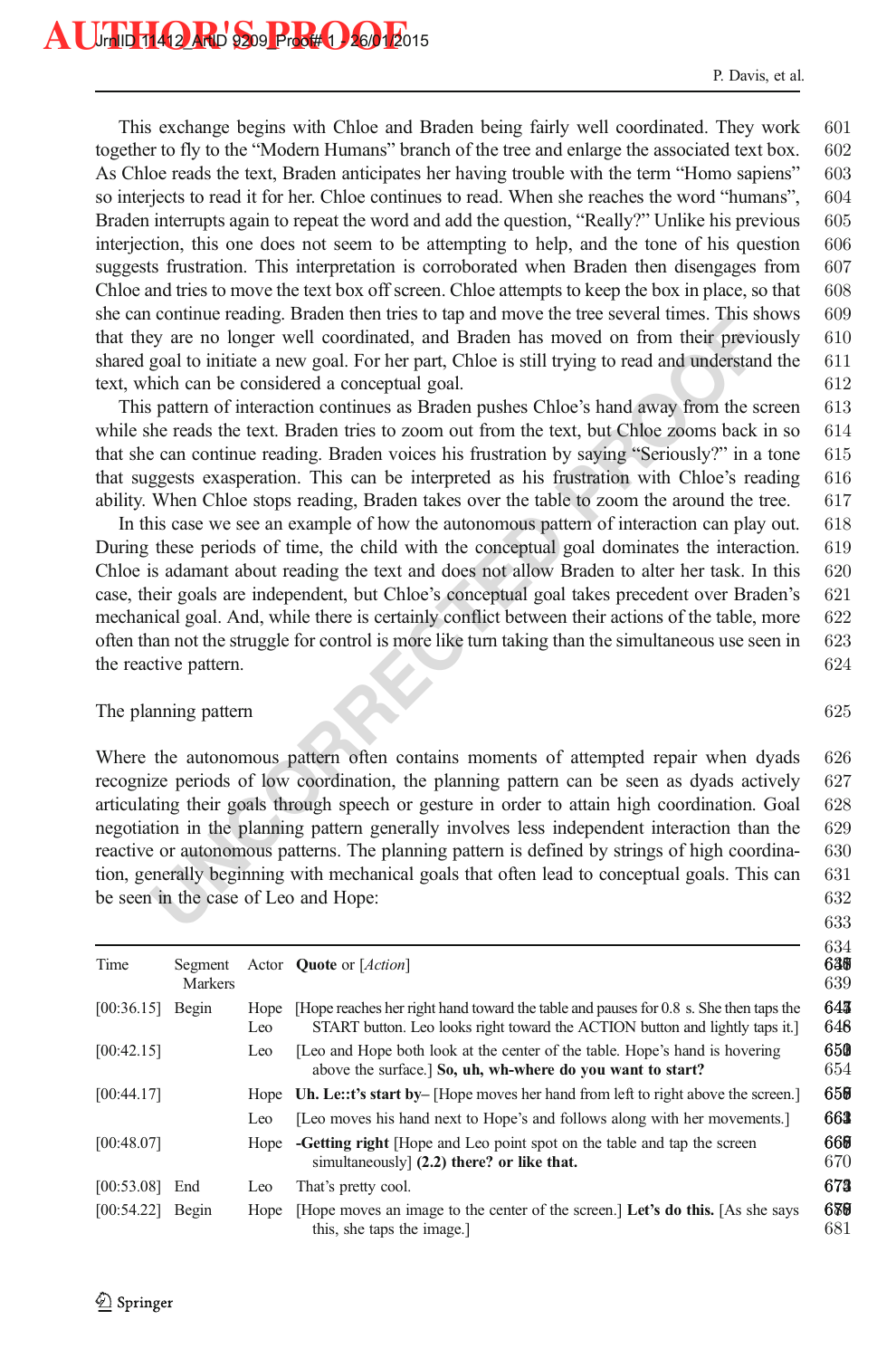Intern. J. Comput.-Support. Collab. Learn.

| [00:56:28]         |     | Leo<br>Hope | [Leo and Hope pause for a few seconds. When Hope's tap does not cause the<br>table to react, they both move their hand forward to touch it again. Together<br>they hold on the image while it zooms |
|--------------------|-----|-------------|-----------------------------------------------------------------------------------------------------------------------------------------------------------------------------------------------------|
| $[01:01:46]$ End   |     |             | Hope [Hope removes her finger. She and Leo both lean in toward the table. Hope<br>inaudibly reads the text on the screen]                                                                           |
| $[01:12.35]$ Begin |     | Leo         | <b>Wow.</b> [Leo reaches toward the table.]                                                                                                                                                         |
| [01:13.25]         |     | Leo         | Hope Oh my gosh.<br>[Leo pulls his hand back.]<br>Hope Two thousand (0.3) five hundred and tw: enty degrees Fahrenheit temperatures                                                                 |
| [01:21.05]         | End | Leo         | [Leo starts to scroll on another part of the screen.]                                                                                                                                               |

This exchange occurs at the very beginning of Leo and Hope's interaction with the 718 table. Hope begins the action by touching the start button. After the tree appears, both Leo 719 and Hope look at it momentarily and Hope hovers her hand above the tree. Leo then asks 720 Hope where she wants to start, signaling that their action will be mutual. When they begin 721 their actions, their movements are synchronized—Leo follows Hope's hand as they both 722 touch the screen in unison. This is highly coordinated action that allows them to align their 723 goals. 724

As they begin to explore the table mechanics, all of their actions remain coordinated. They 725 touch the screen at the same time, lean back together, pause simultaneously, and hold images 726 together to make them zoom. At first these interactions seem to reflect mechanical goals. As 727 would be expected, at the beginning of interaction they are working to understand how the 728 table works. Eventually their mutual action leads them to a surprising concept, and they both 729 vocalize their responses to one another. The method of the state of the state of the state of the state of the state of the state of the state of the state of the state of the state of the state of the state of the state o

S] End Leo [Leo starts to scroll on another part of the screen.]<br>
is cochange occurs at the very beginning of Leo and Hope's interaction with<br>
one begins the action by touching the start button. After the tree appears, bot In this short example, we can see how in the planning pattern dyads decide together what 731 they should do, resulting in higher levels of coordination. While their goals begin as mechan- 732 ical, their coordinated action allows them to find and explore conceptual goals together. In the 733 planning pattern, we also see more moments of goals being actively articulated between 734 participants—often in response to a direction from the table, such as a "touch here" label 735 appearing over the action button. Overall, the planning pattern involves higher levels of talk 736 and purposeful coordination. The planning pattern was fairly common in the beginning of 737 table use as visitors negotiate their first actions. 738

### The contemplative pattern 739

699

The final pattern was also the least common in the videos that we reviewed in depth. During 740 their interactions, dyads occasionally vocalized explicit overarching goals for their explora- 741 tions and then negotiated or refined these goals through verbal exchange. We call this the 742 contemplative pattern. In the planning pattern we saw a dyad vocalize immediate goals. The 743 contemplative pattern is similar to the planning pattern but goes beyond moment-to-moment 744 goals and immediate action. Instead it involves setting higher-level, longer-term goals that 745 result in more complex interaction. This pattern can be identified by long strings of high 746 coordination and conceptual goals, with occasional moments of low coordination where 747 refinements to the overarching goal are negotiated. The best illustration of the contemplative 748 pattern is the dyad of Gabrielle and Max. Less than two minutes into their interaction with the 749 table Gabrielle says, "Let's try…" then glances at the pulsating action button, points at it and 750 finishes, "let's go to things you can do." Max then presses the button and chooses the relate 751 function (Fig. [3](#page-11-0)). At this point the interaction appears very similar to the planning pattern. 752 Gabrielle then says, "Ok, relating to...? What could we relate to?" In this exchange Gabrielle 753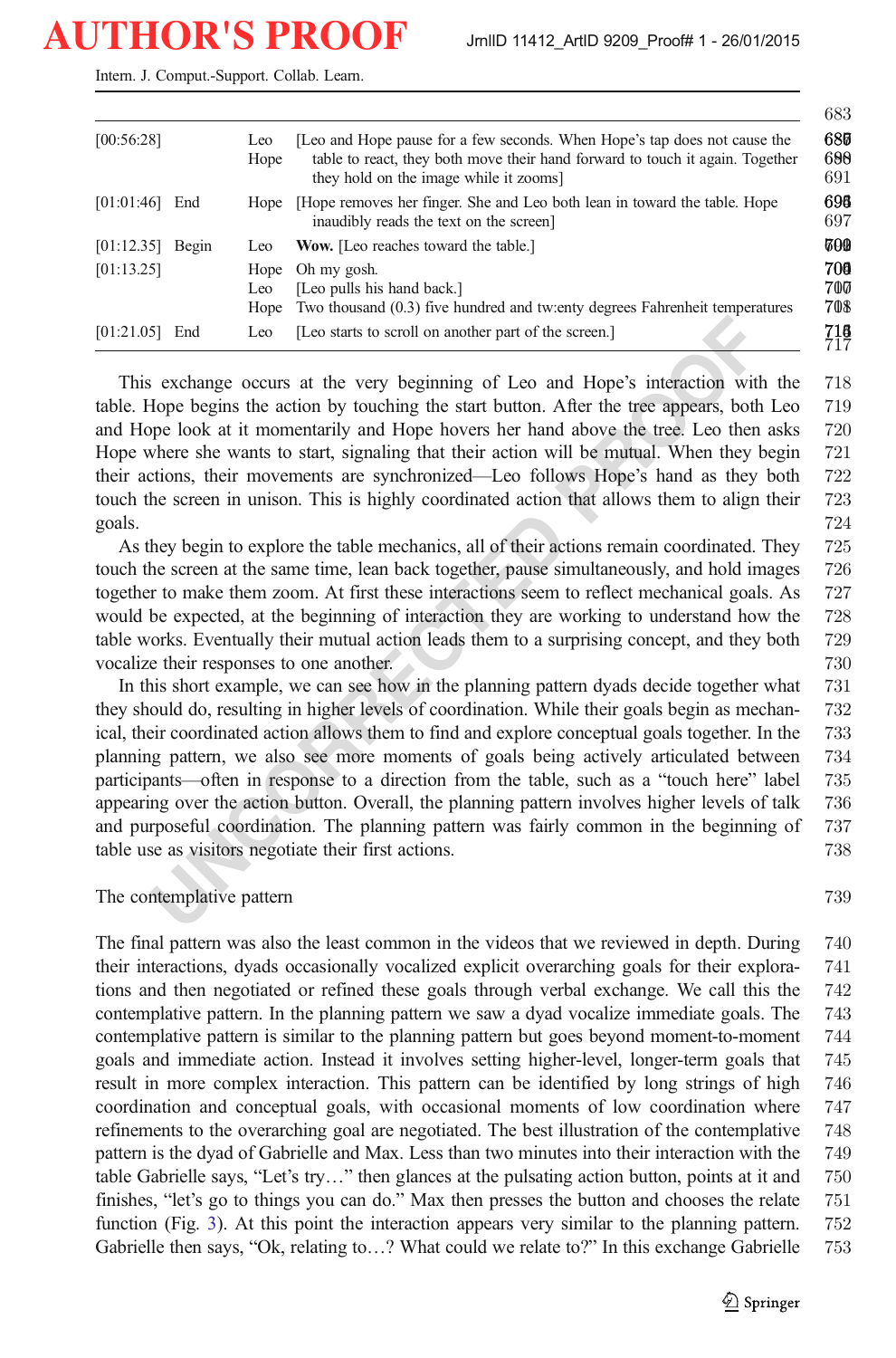758

quickly shifts the focus from mechanical to conceptual goals, while, at the same time, 754 establishing an overarching purpose to the activity. With this overarching goal agreed upon, 755 they then had to negotiate the shorter-term goals of which specific species to compare in each 756 iteration of their experiment. A typical negotiation follows: 757

| Time       | Segment<br><b>Markers</b> | Actor            | Quote or [Action]                                                                                                                                                                                                                                                                           |
|------------|---------------------------|------------------|---------------------------------------------------------------------------------------------------------------------------------------------------------------------------------------------------------------------------------------------------------------------------------------------|
| [06:59.16] | Begin                     |                  | Gabrielle [Gabrielle and Max lean back from the table. Gabrielle moves her right arm<br>across Max's body and points at the SPECIES WHEEL.] Maybe, let's<br>$(0.2)$ relate to something else. Can we?                                                                                       |
|            |                           | Max              | [Touches the SPECIES WHEEL.] Yeah.                                                                                                                                                                                                                                                          |
| [07:04.11] |                           |                  | Gabrielle Let's tr:::y (0.3) [Gabrielle turns to look at Max. Max is scrolling through the<br>SPECIES WHEEL.] Maybe something that you would think would be the<br>total opposite. See, if, some-somewhere that you think would be the total<br>opposite that you think would never relate. |
|            |                           | Max              | So something with four legs, or no legs.                                                                                                                                                                                                                                                    |
|            |                           | Gabrielle        | Yeah                                                                                                                                                                                                                                                                                        |
|            |                           | Max              | [ <i>Still scrolling</i> ] So let's try a fish.                                                                                                                                                                                                                                             |
| [07:19.20] |                           | Gabrielle        | A:gainst a four-legged animal (1.2) ok.                                                                                                                                                                                                                                                     |
|            |                           | Max              | [Scrolls through the SPECIES WHEEL while Gabrielle watches him.]                                                                                                                                                                                                                            |
| [07:28.08] |                           | Max              | Try-I want to try [Drags the MODERN HUMANS image into the RELATE<br>box] humans                                                                                                                                                                                                             |
|            |                           |                  | Gabrielle Oh yeah. Ok.                                                                                                                                                                                                                                                                      |
|            |                           | Max              | [Scrolling through the SPECIES WHEEL again] And I want fish. [Scrolling past<br>other taxa on the SPECIES WHEEL.] Amphibians, reptiles, dinosaurs-                                                                                                                                          |
|            |                           |                  | Gabrielle -I think it would be interesting to look at dinosaurs-                                                                                                                                                                                                                            |
|            |                           | Max              | $-birds-$                                                                                                                                                                                                                                                                                   |
|            |                           |                  | Gabrielle -So let's just go to them                                                                                                                                                                                                                                                         |
| [07:40.17] |                           | Max              | I want to do a fish. Let's just do clown fish, 'cause that's just                                                                                                                                                                                                                           |
|            |                           |                  | Gabrielle Yeah, they're kind of regular. O:: k.                                                                                                                                                                                                                                             |
| [07:46:08] |                           | Max<br>Gabrielle | [Both Max and Gabrielle lean forward over the table to watch as the tree<br>zooms out and highlights the shared traits of humans and clown fish.]                                                                                                                                           |
| [07:51.23] |                           | Max              | [Holding out two fingers.] Humans have two legs. They have a brain.                                                                                                                                                                                                                         |
|            |                           |                  | Gabrielle [Looking at Max.] Do fish have brains?                                                                                                                                                                                                                                            |
|            |                           | Max              | I'm pretty sure. (2.3) Of some sort.                                                                                                                                                                                                                                                        |
| [08:00.01] |                           | Gabrielle        | [Gabrielle reaches toward the table and points. The tree is still moving out to<br>reveal the relationship.]                                                                                                                                                                                |
|            |                           | Max              | [Looking at the tree.] Oh wow. They're connect:::ed. Oh wow.                                                                                                                                                                                                                                |
| [08:06.54] |                           | Max              | [Leaning closer to the table.] Oh wow! They're actually far apart, see?<br>[Max points at the shared traits in turn, counting them off. Gabrielle points<br>with him and silently mouths the numbers] <b>One, two, three, four. Wow.</b>                                                    |

At the beginning of this segment Gabrielle and Max lean back from the table as they finish 895 comparing the relationship between two species. Gabrielle takes up this signal to suggest that 896 they try another two species. Here Gabrielle is initiating a new goal, but one that is nested in 897 already agreed upon activity. Next, Gabrielle suggests a possible point of comparison that she 898 seems to think will have surprising results (something that they would think would be 899 opposites). Max agrees and proposes a more specific comparison (fours legs versus no legs) 900 and then offers a fish as the type of animal with no legs. 901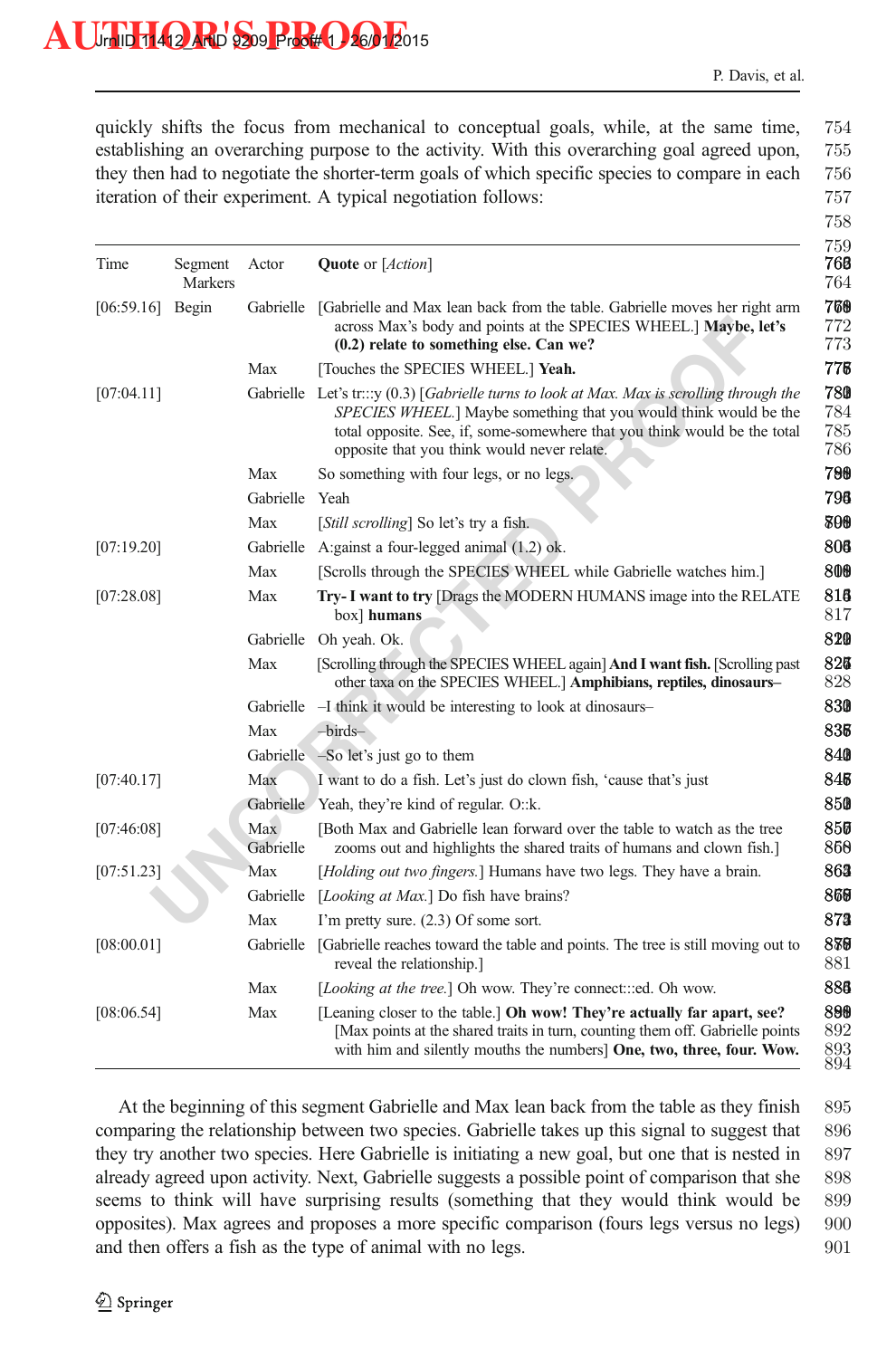Intern. J. Comput.-Support. Collab. Learn.

Gabrielle and Max then scroll through the species wheel to find what species in particular 902 they want to compare. After seeing humans on the wheel, Max says he wants to look at how 903 they relate to another species. This is the introduction of a slightly new goal. They had agreed 904 to compare a four-legged animal to a no-legged animal, and humans obviously did not fit 905 either category. Despite this, Gabrielle quickly agrees. In the reactive or autonomous goal, this 906 sort of goal shifting might result in conflict or disengagement. However, Gabrielle and Max 907 have already agreed on an overarching goal of comparison, and Max's independent introduc- 908 tion of humans still fits this goal. So the activity is not disrupted and this new sub-goal is 909 accepted with little conflict. Pontual Falcão and Price [\(2011\)](#page-22-0) note similar instances in which 910 interference can lead to "integration-oriented" consensus building. 911

For the remainder of this segment, Max and Gabrielle negotiate the details of the current 912 comparison they want to make. Max lists possible types of animals from the species wheel. 913 Gabrielle is interested in using dinosaurs, but Max goes back to his original suggestion of a 914 fish, and selects Clownfish. Gabrielle accepts this and they lean in together to watch the 915 comparison unfold. Throughout this interaction, Gabrielle and Max are highly coordinated. 916 Even during disagreements on details, they still maintain the general agreement on the activity, 917 so they do not have to struggle for control. 918

This agreement also allows them to explore more conceptual goals. Gabrielle wonders 919 aloud whether fish have brains. Max shows surprise first that fish and humans are connected 920 through shared ancestry, and then how distant this relationship is. They even count the 921 branches of divergence on the tree. This exploration eventually leads them to suggest new 922 comparisons that start the cycle of negotiation over again. 923

What mate counter. Fotmar Factor and Trice (2.01) fluores and the counter can lead to "integration-oriented" consensus building.<br>the remainder of this segment, Max and Gabrielle negotiate the details of the currence can le These cycles of negotiation guided by an agreed upon overarching goal defines the 924 contemplative pattern. The back-and-forth acceptance and refinement of goals allows 925 Gabrielle and Max to demonstrate mutual understanding that leads to engagement in the 926 new task. Setting higher order goals in the beginning guided their moment-by-moment 927 exploration and allowed it to run smoothly. Having an overarching structure in place puts 928 them both on the same page, so the possible space of sub-goals is constrained and easier to 929 refer back to when small disagreements arise. 930

While the reactive and autonomous patterns generally seemed to result in undirected 931 exploration of the table, the contemplative pattern appears to lend itself to experimentation. 932 In the above exchange, Gabrielle's first suggestion presents an implicit hypothesis—opposites 933 are not related—that they work together to test. They discover that species they think are 934 opposites still share common ancestors. 935

#### Supporting learning across the patterns of interaction 936

The four patterns of interaction described above lead us to examine how DeepTree supports 937 collaborative learning in each situation. Our claim is that these observations represent general 938 patterns associated with interactive tabletop museum exhibits, particularly those involving 939 visualizations of scientific datasets. These patterns also appear hierarchical, with the most 940 common and least collaborative (reactive) on the bottom, and the most rare and most 941 conceptual (contemplative) at the top. Based on these descriptions it might seem that designers 942 could simply choose a target interactional pattern and aim to encourage it. However, as 943 mentioned previously, successful free-choice learning experiences provide multiple entry 944 points to challenge learners at different levels. All of these patterns might play out when an 945 interactive tabletop is placed in a museum. The challenge of design is to support learning 946 through each pattern. With this in mind, we turn to a discussion of how to support learning in 947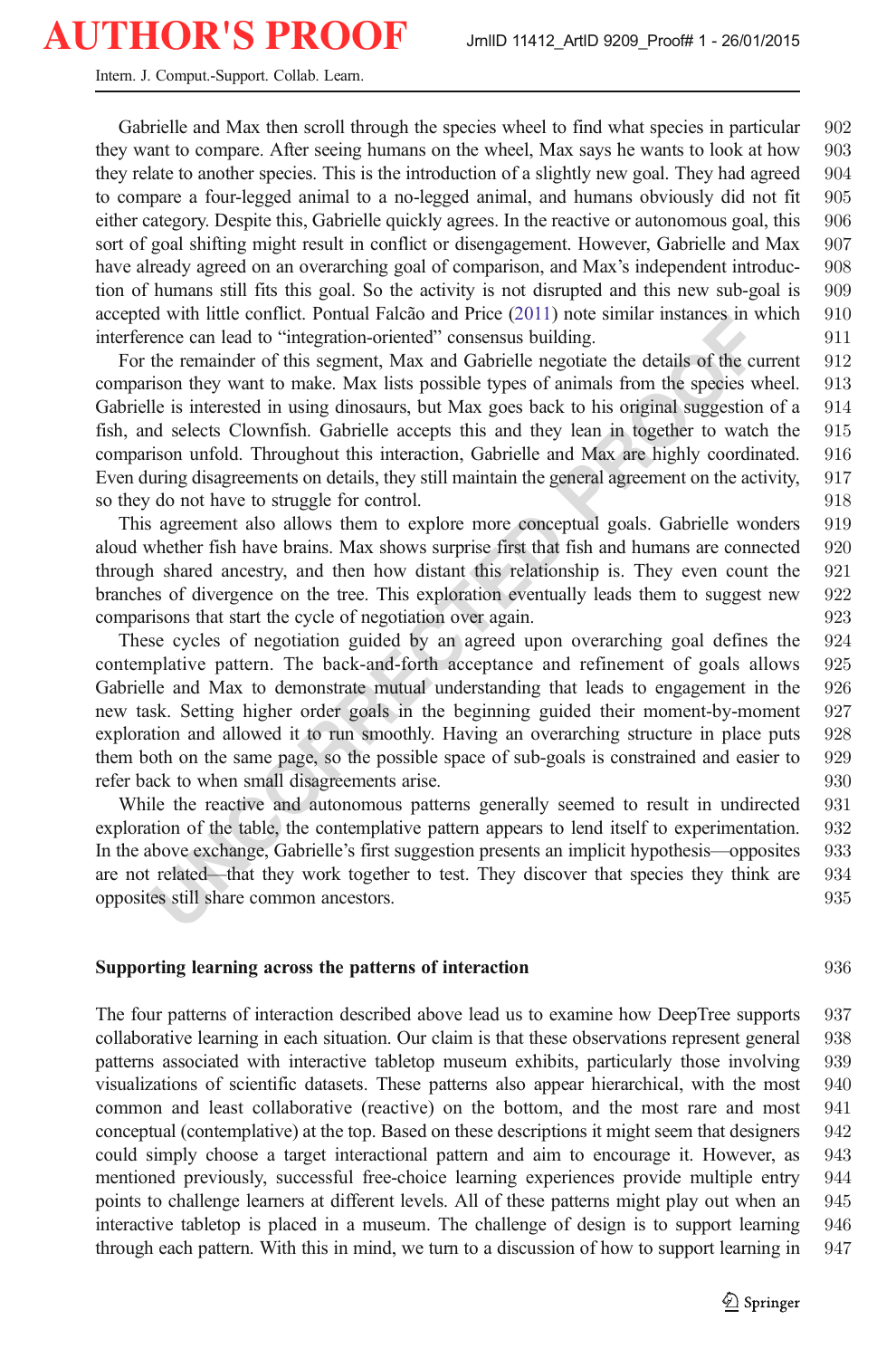these interactions using examples of both successful and unsuccessful learning supports. While 948 the specific examples come from a single design, we believe that these observations are 949 general enough to help understand and support learning through similar experiences that 950 encourage collocated collaboration. 951

Encouraging "what if?" questions 952

We first consider the contemplative pattern. In the example presented above, we see how Max 953 and Gabrielle offered ideas to one another about species to compare, leading to their discovery 954 about how fish and humans are related. Throughout their interactions Max and Gabrielle 955 repeated this pattern—discussing ideas, refining comparisons, and discovering new informa- 956 tion. While we believe that it is important to encourage this kind of interaction, it was 957 nonetheless rare in our data. Therefore, we want to understand how best to support and 958 encourage learning for those participants who do enter into the contemplative pattern of 959 interaction. 960

Most instances of the contemplative pattern occurred around the relate function. The idea of 961 relating two species seemed to help dyads establish an overarching conceptual goal while the 962 large number of species that could be compared seemed to encourage repeated testing of 963 hypotheses about how different species are related. In essence, the relate function provides a 964 space that encourages asking "what if" style questions. 965

In Max and Gabrielle's interaction we see many variations on what-if questions. Gabrielle's 966 suggestion that they test the relationship between two species "that you think would be the 967 total opposite that you think would never relate" is a good example. With this statement he 968 infers that things that look like very different are not closely related, and he implicitly wonders 969 whether this is the case. In our data, what-if questions drive hypothesis testing, encourage the 970 negotiation of sub-goals, and allow for a deeper exploration of content. 971

Fronten cricculates of one and other spects to converge that calculation in<br>tow fish and humans are related. Throughout their interactions Max and Gab<br>d this pattern—discussing ideas, refining comparisons, and discovering The relate function is one example of a way to support what-if explorations that is well 972 suited for understanding shared ancestry. Other information-rich interactive tabletops must find 973 their own hooks for supporting and encouraging learners to ask and experiment with what-if 974 questions. In creating these hooks, there are three design principles that seem important. First, 975 the functionality should be accessible to learners. The relate function in DeepTree builds on 976 learners' intuitive understandings of relationships (for example family relationships) and 977 expands it to phylogenetic relationships. Second, the functionality should be interesting or 978 surprising to learners. In our case, the idea that vastly different kinds of species (such as 979 humans and bananas) are related at all, comes as something of a surprise to many visitors. This 980 initial surprise can then encourage the repeated exploration of the dataset. Finally, the answer 981 to what-if questions should come from the underlying dataset itself. For example, Roberts et al. 982 ([2014](#page-23-0)) exhibit based on US Census data explores questions about population shifts based on a 983 number of demographic variables. Visitors can ask questions and see the answers in visualized 984 in the geo-spatial information. Similarly, with DeepTree, information on phylogenetic rela- 985 tionships is extracted from the underlying biological datasets and visualized on the tabletop 986 display. 987

Imparting a sense of discovering something cool 988

As we have mentioned, the contemplative pattern is just one rare entry point into conceptual 989 exploration. How then can we support learning in the most common, and seemingly least 990 fruitful interactions, the reactive pattern? The reactive pattern emerges when the dyads both try 991 to use the table for different simultaneous and largely mechanical goals. In many ways this 992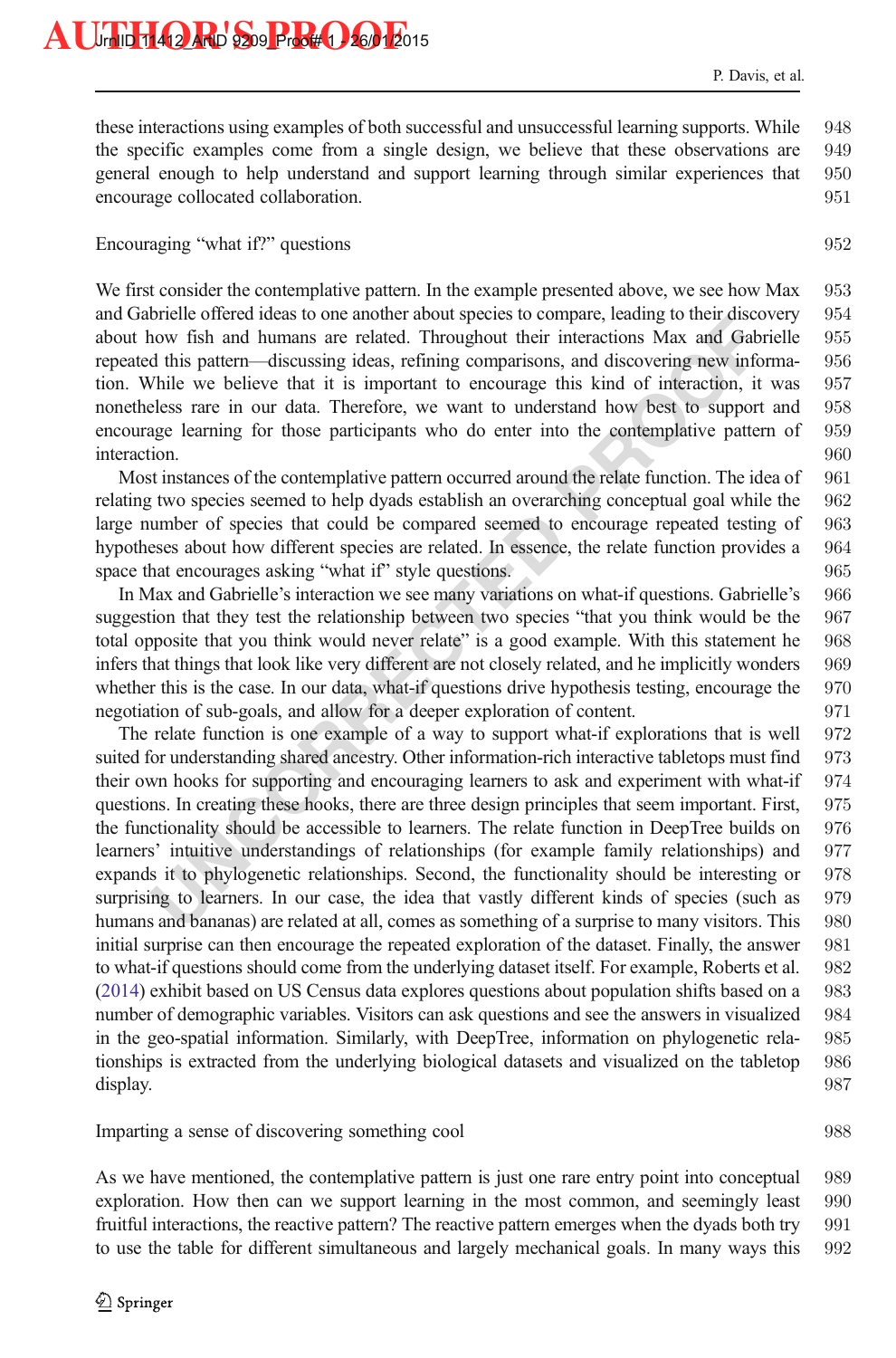Intern. J. Comput.-Support. Collab. Learn.

pattern is inevitable. Using a novel representation like DeepTree that invites simultaneous 993 multi-user input involves a certain learning curve as visitors become familiar with the 994 mechanics involved with making the table function. The danger is that users will never move 995 beyond the mechanical stage to explore the target concepts. 996

In order to avoid this, one strategy is to incorporate gentle guidance (Humphrey and Gutwill 997 [2005](#page-22-0)) that naturally pulls users towards interesting content. In DeepTree we have built in a 998 "fly-through" mechanic that launches when a user holds down an image of a species. The idea 999 behind the fly-through is that it should be easy (or even accidental) to initiate this effect. So, 1000 when Anna and Diego are both trying to tap and scroll through the tree, Anna rests her finger 1001 long enough on an image that the fly-through is launched for a brief moment. But this is long 1002 enough for them to get the idea and touch and hold the image a second time, watching as the 1003 tree zoomed past hundreds of branches to find the location of the target species. Anna and 1004 Diego's reactions are vocalized affective response, in which both say "wow!" Most dyads 1005 voice similar affective responses, such as "Wow, how far is this?", "Dang, that was a lot!", and 1006 "Whoa! We're going deep in the trees!" This affective response characterizes "discovering 1007 something cool". 1008

In reactive cases where little headway is being made toward content, mechanics that are 1009 easily launched can impart a sense that there is something cool to be discovered in the 1010 information space. The fly-through is one example of such a mechanic. For other information 1011 spaces, it is not difficult to imagine similar features that can be easily or accidentally initiated, 1012 maintain a sense of discovery on the part of the user, provoke an affective response, and lead to 1013 conceptual goals. 1014

### Shifting from mechanical to conceptual 1015

man an Drego are out anying to up and second model and the interest of the man case of the fly-through is launched for a brief moment. But this is for them to get the idea and touch and hold the image a second time, watchi In addition to imparting a sense of discovery, the fly-through mechanic was intended to shift 1016 the learners' mechanical goals to conceptual goals. Mechanical goals are necessary and useful 1017 in and of themselves, but the goal of the exhibit is to support learning around concepts in 1018 evolution. While the fly-through mechanic was successful in supporting some content learn- 1019 ing, it often failed to shift the users to conceptual goals. Frequently, the dyads reverted back to 1020 reactive interactions, only to rediscover the fly-through again. Likewise, dyads that displayed a 1021 planning pattern of interaction often failed to shift toward conceptual goals. As we saw in the 1022 case of Leo and Hope, planning often did lead to conceptual content, but it was usually 1023 fleeting. Again, this is not necessarily problematic, however, DeepTree could have done a 1024 better job of nudging users towards conceptual goals. One potential improvement would be to 1025 have the fly through take users to a more engaging end point. Currently users see an image and 1026 a bit of text about the target species. In contrast, the end point of the relate function appeared to 1027 be much more engaging. Users see a new screen with a simplified training tree (Fig. [2](#page-5-0), 1028 bottom), several images, short video segments, and an opportunity to go deeper. Providing a 1029 similar end point for the fly through might be a more effective way to shift visitors towards 1030 conceptual goals. 1031

### Providing "personal" objects 1032

Perhaps the most problematic pattern from a collaborative learning standpoint is the autono- 1033 mous pattern. This is because the autonomous pattern involves conflicts that can result in one 1034 user completely detaching from the activity or disrupting the learning of other users. As we 1035 discussed in the introduction, one of our main design goals was to encourage collaboration as 1036 multiple users interact with the tree. The idea behind this goal was to prevent a "single input" 1037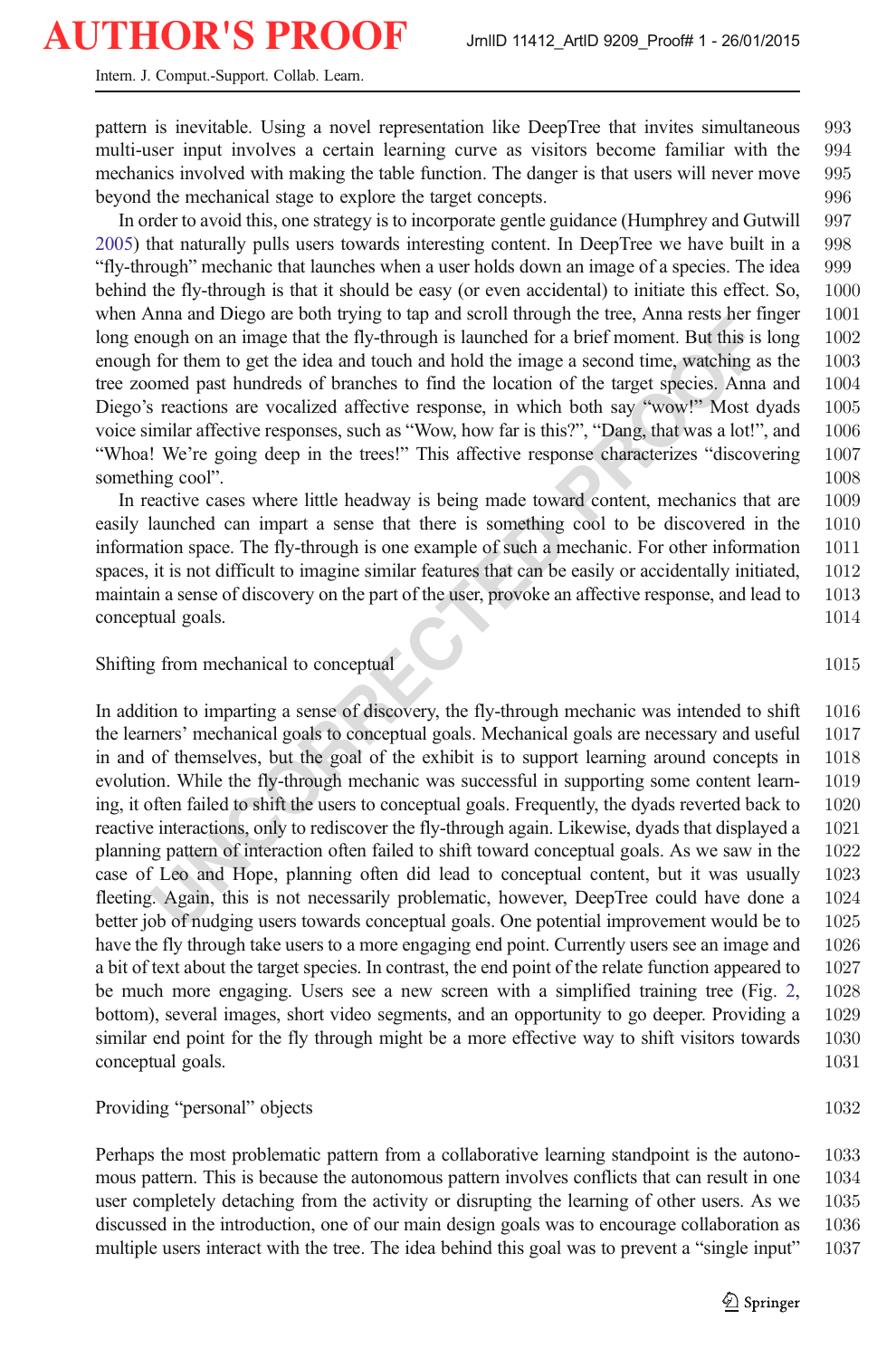exhibit in which only one person could drive the experience at a time. This is not to say that 1038 single-input experiences cannot be effective (e.g., Scott et al. [2003\)](#page-23-0), but it does not appear to 1039 be a natural way to treat large multi-touch displays. In order to achieve this, we designed 1040 DeepTree to average multiple touches on the tree to their geometric center. This was obviously 1041 a tradeoff on our part to remove user independence for the sake of collaboration. 1042

Unfortunately, one result of this choice is that some dyads get stuck in the autonomous 1043 pattern. In our example, Chloe is trying to read a text box in order to learn more about modern 1044 humans, but her brother, Braden, abandons this goal and tries to scroll away from the modern 1045 human branch. This has the effect of moving the text box while Chloe is reading it, possibly 1046 impacting her ability to understand the content. In this instance, the collaboration that the tree 1047 encourages backfires so that neither user has an optimum learning experience. 1048

One way to address this problem might be to provide users with "personal objects" for 1049 independent action on the tabletop. Similar ideas have been proposed for tabletop use in 1050 classrooms as well (Higgins et al. [2011](#page-22-0)). For example, DeepTree might have allowed Chloe to 1051 "save" the text box she was reading, either by keeping it in place as Braden scrolled away, or 1052 letting her drag it to a "safe location" on the screen. If this were the case, then Chloe might 1053 have been able to continue reading the text uninterrupted while Braden continued to explore 1054 the tree. If such a design feature existed, it would add flexibility to support localized moments 1055 of independence in an otherwise collaborative environment. 1056

#### **Discussion** 1057

branch. This hus to chect or moving the text over white clines the solelal grap, possible and the bonderstand the content. In this instance, the collaboration that the grees backfires so that neither user has an optimum le To characterize the challenge of designing an interactive museum experience based on the 1058 visualization of large scientific datasets, we have found the analogy of a tandem kayak to be 1059 useful. Suchman (2007) uses an analogy of a person confronting river rapids in a canoe as a 1060 way to illustrate the concepts of *planning* and *situated action*. We extend this analogy to 1061 consider dyads interacting with the DeepTree and other interactive exhibits. Imagine two 1062 inexperienced paddlers in a tandem kayak floating in the middle of a large body of water. Each 1063 person has a paddle that can be used to immediate effect—move the paddle in the water and 1064 the boat moves in response, if not necessarily in a predictable way. Because both kayakers are 1065 inexperienced, they are still learning how to most effectively steer the boat in a desired and 1066 consistent direction. And, since both paddlers are interacting at the same time, coordination is 1067 required. This is complicated by the fact that it can be difficult to figure out how each person is 1068 causing the boat to move if both partners are paddling at the same time. So, the kayakers must 1069 simultaneously figure out how to use the paddles (the interface), decide on a mutually 1070 agreeable direction (a goal), and figure out how to coordinate actions (negotiation and 1071 reciprocal learning). Inevitably, novice paddlers spend a period of time splashing around and 1072 not making much progress in any discernable direction. We hope that the relationship between 1073 the tandem kayak and dyadic interaction with tabletop exhibits is clear. The body of water 1074 corresponds to the information space that visitors explore with the *DeepTree* exhibit. The 1075 paddlers are the users themselves, and the paddles are their fingers, hands, and arms (the input 1076 devices). The analogy illustrates coordination and the difference between conceptual and 1077 mechanical goals. Mechanical goals relate to how to use paddles to move the kayak in a 1078 desired direction. Whether or not that direction has been agreed upon or articulated by the 1079 paddlers reflects the level of coordination. Conceptual goals, on the other hand, relate to using 1080 the kayak to experience the surrounding terrain. 1081

With this analogy in mind, let us rethink the relationship between design, interaction, and 1082 meaning making. First imagine an information space as the open body of water. A completely 1083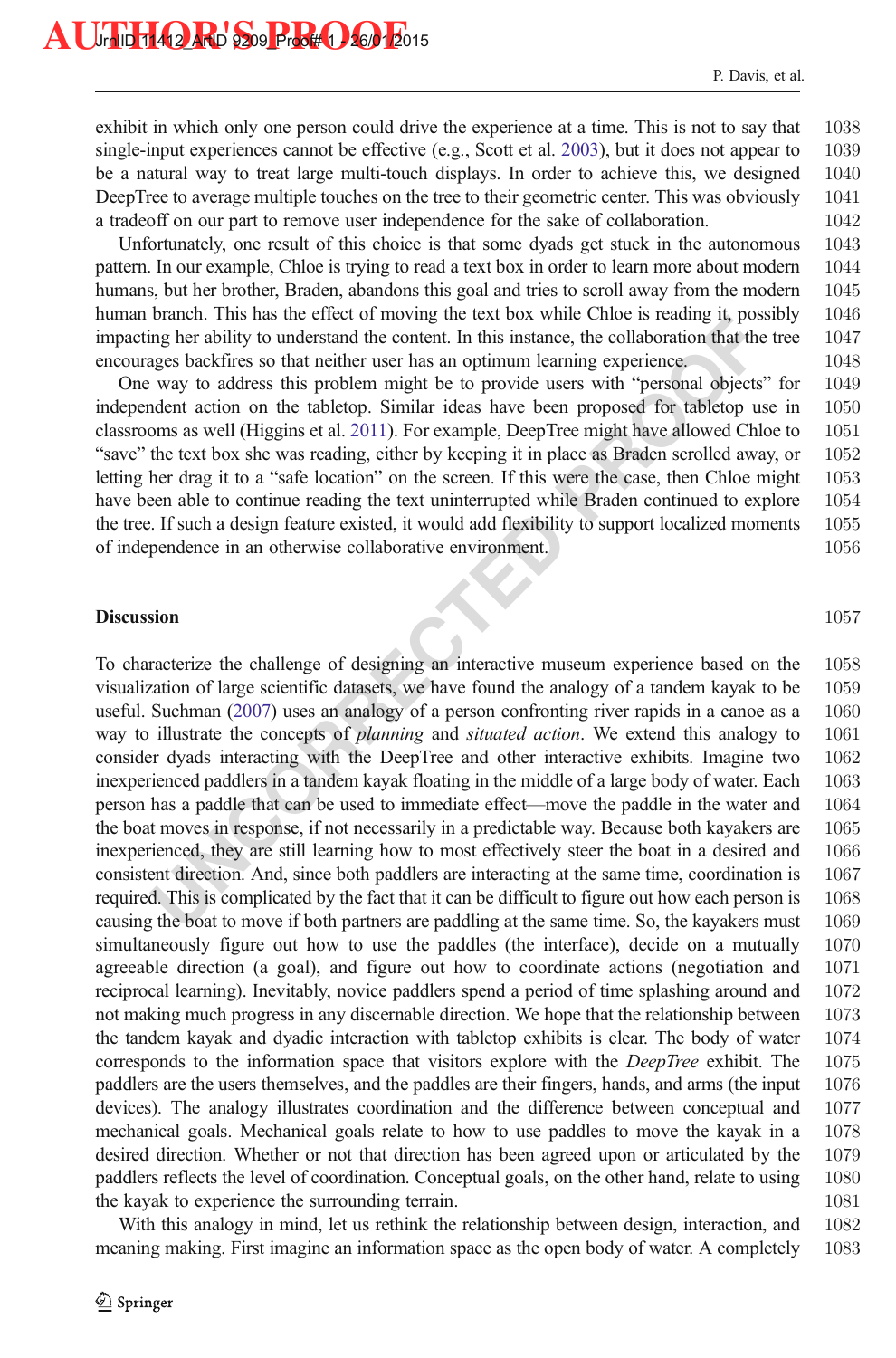Intern. J. Comput.-Support. Collab. Learn.

and or content wor allocation to describe the controller and or more deach other out, the table forces their goals into conflict, requiring them to go ordinate their efforts. In fact, Diego and Anna's independent movements open information space allows for free form exploration that, while appropriate for scientists, 1084 may be unlikely to result in any of the conceptual encounters that we have in mind for learners, 1085 especially for short periods of engagement. So, like the open body of water, the information 1086 space needs boundaries. Effective design shapes the information space by providing landmarks, 1087 banks, and a gentle but persistent current. These landmarks are the collection of appealing and 1088 strategically placed features that invite attention in a design. Earlier we mentioned that Diego 1089 and Anna are often reactive in their goal negotiation. They are like two rowers each paddling in 1090 their own direction, at their own speed, and with their own intentions. This could result in a 1091 great deal of effort with no discernible outcome. However, because opposing movements on the 1092 table cancel each other out, the table forces their goals into conflict, requiring them to negotiate 1093 and coordinate their efforts. In fact, Diego and Anna's independent movements result in the 1094 table zooming. While this was not intended by either of them, the result causes them to both 1095 hold the image to fly through the tree and have the *wow* moment discussed earlier. In this 1096 instance, the exhibit design guided their exploration and, in so doing, allowed them to 1097 spontaneously find and make meaning out of a "landmark"—the fly-through that portrays 1098 biodiversity. So, for learners in a reactive pattern, the table guides their exploration and, in 1099 effect, sends them toward interesting features of the exhibit—just as the river's current pulls 1100 rowers past interesting viewpoints downstream. In other words, we can view the triadic 1101 relationships between design, interaction, and meaning making as analogy to the relationship 1102 between the river, the rowers, and the landmarks. So, how does analogy help us as designers? 1103

In our analysis we found two patterns of interaction—reactive and autonomous—that could 1104 be considered undesirable at first blush. They are both defined by a lack of coordination and 1105 focus largely on mechanical rather than conceptual goals. However, we provided qualitative 1106 evidence that these patterns still result in some level of understanding of the evolutionary 1107 concepts embedded in the design. The design feature that allowed this to happen is the "fly- 1108 though," which is triggered during surface-level interactions with the tree. So, even if the 1109 paddlers never coordinated their actions, or if they are not interested in most of the landmarks, 1110 the flow of the river can get them to meaningful features that might have seemed initially 1111 unappealing. This happens in a way that preserves the visitors' sense of discovery. In other 1112 words, it is the actions of the dyad that trigger this event, even when this action is uncoordinated. 1113

What about dyads who adopt the planning and contemplative interaction patterns? As 1114 previously discussed, Gabrielle and Max explicitly articulated higher-level goals that drove 1115 their moment-by-moment interaction with the exhibit. This dyad can be viewed as tandem 1116 paddlers who are more in harmony in terms of the direction they wish to pursue (even if they are 1117 still learning how to paddle more effectively). They work together to explore and experiment 1118 with the exhibit, directed by their well-articulated goals. But, just as with the discordant rowers, 1119 the exhibit is not merely an inert tool. Though Gabrielle and Max control the direction of their 1120 kayak, the current of the river brings them to their goal more rapidly than they would have 1121 achieved on their own. More contemplative dyads, such as Gabrielle and Max, quickly move 1122 past the surface level, and the exhibit guides them to a feature, such as the relate function, that 1123 allows them to dive more deeply into the content and construct richer understandings. The role 1124 of the design here is to provide a tool (the relate function) that adequately supports in-depth 1125 interactions of visitors who have already moved past surface-level interactions. 1126

### **Conclusion** 1127

The goal of this study is three-fold. First, we sought to understand how dyads negotiate their 1128 moment-to-moment interaction with a visualization of large amounts of scientific data 1129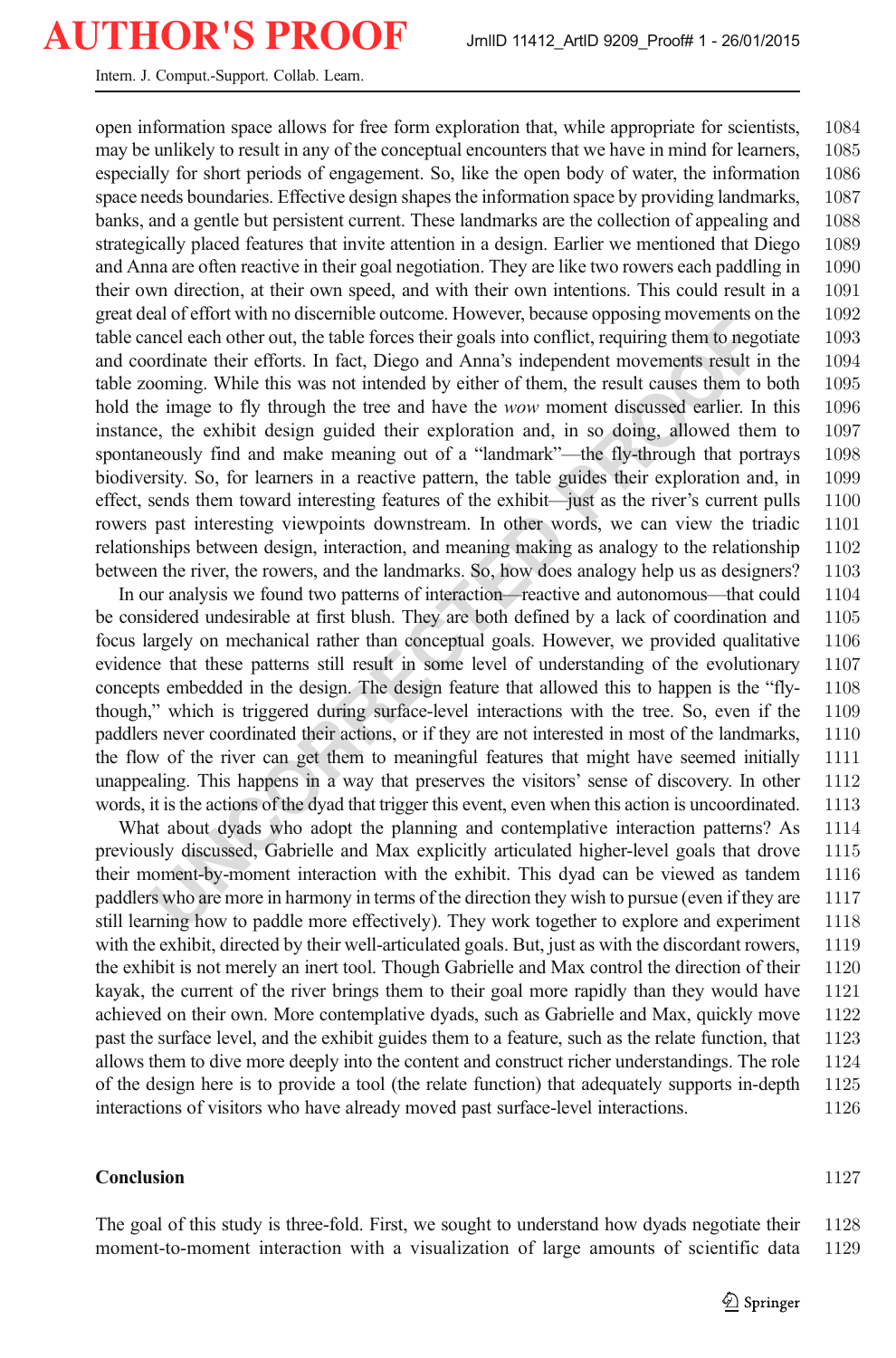1157

<span id="page-21-0"></span>presented on a large interactive display. We propose a two-dimensional categorization of 1130 interaction that reveals four distinct patterns—reactive, autonomous, planning, and contempla- 1131 tive. Next, we describe the types of meaning making resulting from these interactions. Meaning 1132 making took many forms, including drawing connections between the exhibit and prior 1133 experience and spontaneously discovering exhibit features. Dyads also extracted meaning 1134 through sustained conceptual engagement framed by their own overarching goals. Two prom- 1135 inent forms of meaning making were the *wow* moment and what-if questions. The *wow* moment 1136 was a pervasive feature found in many of the dyadic interactions, which involved the "fly- 1137 though" mechanic of the design, creating a sense of awe at the sheer immensity of the tree of 1138 life. What-if questions involved instances in which dyads pursued experimented together 1139 through the use of the relate function. 1140

Incurance of the design, creating a statio are since in minimality of the time<br>interf questions involved instances in which dyads pursued experimented tog<br>the use of the relate function.<br>That-if questions involved instanc Early in this paper we discussed the difficulties of learning about evolution, particularly in 1141 informal environments such as museums where visitors have freedom to interact in any way 1142 that appeals to them. In free choice environments it is often less important to control interaction 1143 than it is to provide useful entry points and pathways for meaning making. By understanding 1144 the various patterns of interaction that might take place with a multi-user learning environment, 1145 we can design tools that provide many paths to meaning making. Therefore, our kayak analogy 1146 frames design as facilitating meaning making within each pattern of interaction. In other 1147 words, we argue that designers of learning environments should be aware of, and embrace 1148 diverse patterns of interaction. The goal then is to carefully select the details of content that can 1149 most faithfully be embedded in the design to encourage meaning making at all levels of 1150 interaction. 1151

In developing this framework of interaction and meaning making, our intent is to generalize 1152 beyond this particular exhibit and content area. We believe that interactive exhibits that invite 1153 groups to explore large information spaces will become increasingly common in the years to 1154 come. We hope this work contributes to future design and research in this area of computer- 1155 supported collaborative learning. 1156

### References 1158

Allen, S. (2004). Designs for learning: Studying science museum exhibits that do more than entertain. Science 1159<br>Education. 88(1). 17–S33. Education, 88(1), 17-S33.

- Allen, S., & Gutwill, J. (2004). Designing with multiple interactives: Five common pitfalls. Curator: The 1161 Museum Journal, 47(2), 199–212.<br>le, A. N., Tanenbaum, J., Seaborn K., Bevans, A., & Wang, S. (2011). Futura: Design for collaborative 1163
- Antle, A. N., Tanenbaum, J., Seaborn K., Bevans, A., & Wang, S. (2011). Futura: Design for collaborative learning and game play on a multi-touch digital tabletop. In Proceedings of Conference on Tangible, 1164 Embedded and Embodied Interaction (TEI' II) (pp. 93–100). ACM Press. [2014] LET 1165 [165] LET 1166 [167] LET 1166 [167] D. (2004). How families use questions at dioramas: Ideas for exhibit design. *Curator: The Museum Jou*
- Ash, D. (2004). How families use questions at dioramas: Ideas for exhibit design. Curator: The Museum Journal,  $47(1)$ , 84–100. 1167
- Baum, D. A., Smith, S. D., & Donovan, S. S. S. (2005). The tree-thinking challenge. *Science, 310*, 979–980. 1168<br>Block, F., Horn, M., Phillips, B. C., Diamond, J., Evans, M., & Shen, C. (2012). The DeepTree exhibit: 1169
- Block, F., Horn, M., Phillips, B. C., Diamond, J., Evans, M., & Shen, C. (2012). The DeepTree exhibit: 1169 Visualizing the tree of life to facilitate informal earning. IEEE Transactions on Visualization and 1170 Visualizing the tree of life to facilitate informal earning. IEEE Transactions on Visualization and Computer Graphics (TVCG), 18(12), 2789–2798. 1171
- Catley, K. M., & Novick, L. R. (2008). Seeing the wood for the tree: An analysis of evolutionary diagrams in 1172 biology textbooks. *Bioscience*, 58(10), 976–987. biology textbooks. *Bioscience*, 58(10), 976–987.<br>wley, K., Callanan, M. A., Jipson, J. L., Galco, J., Topping, K., & Shrager, J. (2001). Shared scientific 1174
- Crowley, K., Callanan, M. A., Jipson, J. L., Galco, J., Topping, K., & Shrager, J. (2001). Shared scientific 1174<br>thinking in everydav parent-child activity. Science Education. 85(6). 712-732. thinking in everyday parent–child activity. Science Education, 85(6), 712–732. 100 175<br>enbourg, P., & Evans, M. (2011). Interactive tabletops in education. *International Journal of Computer*-1176
- Dillenbourg, P., & Evans, M. (2011). Interactive tabletops in education. *International Journal of Computer-* 1176<br>Supported Collaborative Learning, 6(4), 491-514. Supported Collaborative Learning, 6(4), 491-514.
- Eberbach, C., & Crowley, K. (2005). From living to virtual: Learning from museum objects. Curator: The 1178 Museum Journal, 48(3), 317–338. 1179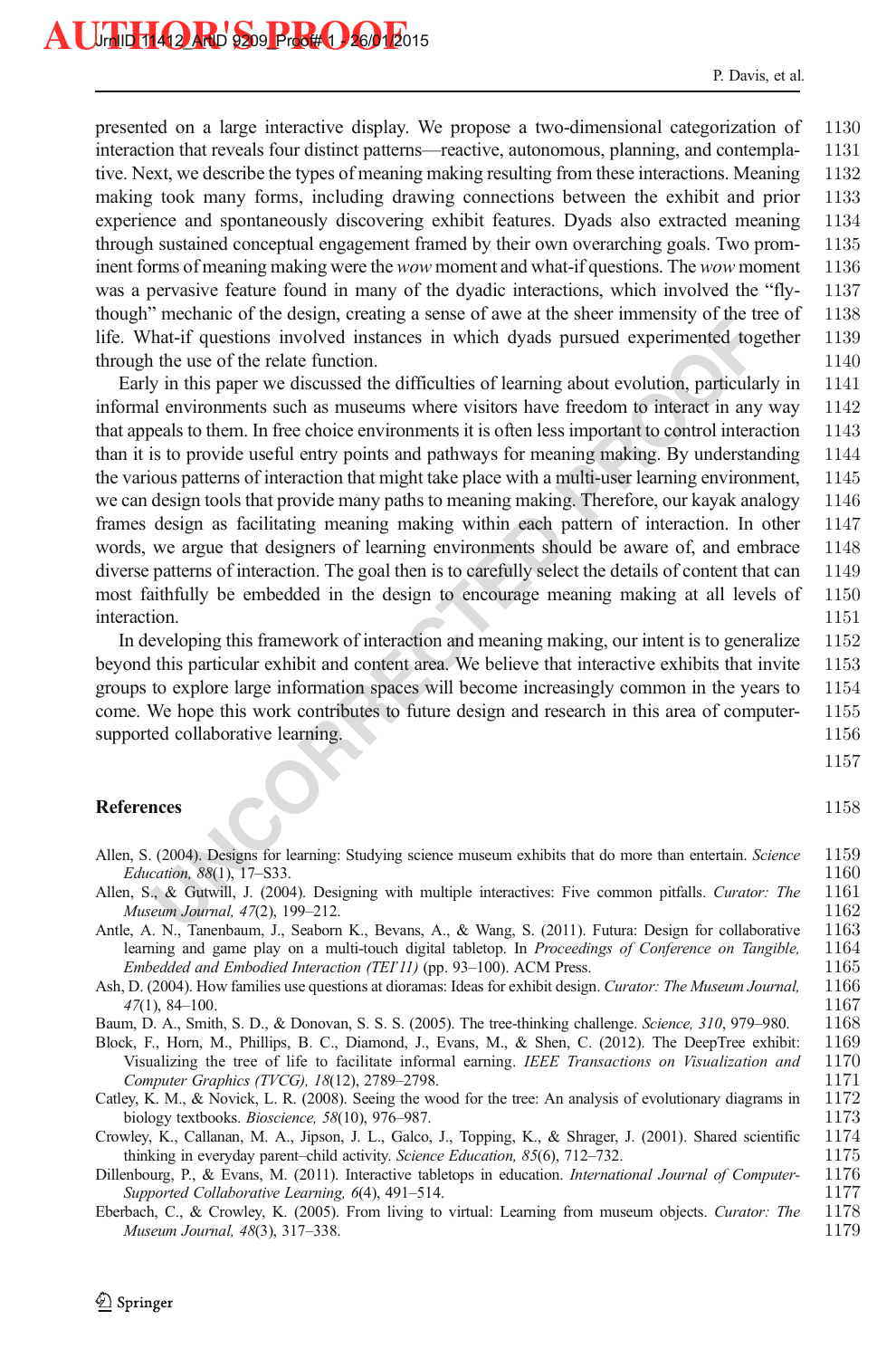<span id="page-22-0"></span>Intern. J. Comput.-Support. Collab. Learn.

- Falk, J. H. (2009). Identity and the museum visitor experience. Left Coast Press. 1180<br>Falk J. H. & Dierking J. D. (2000). Learning from museums: Visitor experiences and the making of meaning 1181 Falk, J. H., & Dierking, L. D. (2000). Learning from museums: Visitor experiences and the making of meaning. 1181 Altamira Press. 1182
- Falk, J., & Storksdieck, M. (2005). Using the contextual model of learning to understand visitor learning from a 1183 science center exhibition. *Science Education*, 89(5), 744–778.<br>
k. R., Rogers, Y., Yuill, N., Marshall, P., Carr, A., Rick, J., & Bonnett, V. (2009). Actions speak loudly with 1185
- Fleck, R., Rogers, Y., Yuill, N., Marshall, P., Carr, A., Rick, J., & Bonnett, V. (2009). Actions speak loudly with 1185 words: Unnacking collaboration around the table. In *Proc. interactive tabletons and surfaces ITS'09* words: Unpacking collaboration around the table. In *Proc. interactive tabletops and surfaces ITS'09* (pp. 1186<br>189–196). ACM Press. 189–196). ACM Press. 1187<br>
1187 - 1188 Pory R. T. (2008). Understanding evolutionary trees *Evolution Education and Outreach* 1 121–137 1188
- 
- Gregory, R. T. (2008). Understanding evolutionary trees. *Evolution Education and Outreach, 1*, 121–137. 1188<br>Hall. R. (2000). *Video recording as theory. Handbook of research design in mathematics and science education* 1 Hall, R. (2000). Video recording as theory. Handbook of research design in mathematics and science education 1189 (pp. 647–664).  $1190$
- Hammer, D., & Berland, L. K. (2014). Confusing claims for data: A critique of common practices for presenting 1191 qualitative research on learning. *The Journal of the Learning Sciences*. 23(1). 37–46. 1192 qualitative research on learning. *The Journal of the Learning Sciences, 23*(1), 37–46. 1192<br>
gins. S. E., Mercier, E., Burd, E., & Hatch, A. (2011). Multi-touch tables and the relationship with 1193
- i. D., & Berland, L. K. (2014). Confusing claims for data: A critique of common practices for press.<br>
itaitive research on learning *The Journal of the Learning Sciences,* 23(1), 37–46.<br>
itaitive beaching the *Learning Ag* Higgins, S. E., Mercier, E., Burd, E., & Hatch, A. (2011). Multi-touch tables and the relationship with 1193 collaborative classroom nedagogies: A synthetic review. *International Journal of Computer-Supported* 1194 collaborative classroom pedagogies: A synthetic review. *International Journal of Computer-Supported* 1194<br>Collaborative Learning. 6(4), 515–538. Collaborative Learning, 6(4), 515–538.<br>
ichs. U., & Carpendale, S. (2011). Gestures in the wild: Studying multi-touch gesture sequences on 1196
- Hinrichs, U., & Carpendale, S. (2011). Gestures in the wild: Studying multi-touch gesture sequences on 1196 interactive tabletop exhibits. In *Proceedings of the SIGCHI Conference on Human Factors in Computing* 1197 interactive tabletop exhibits. In *Proceedings of the SIGCHI Conference on Human Factors in Computing* 1197<br>Systems (pp. 3023–3032). ACM. Systems (pp. 3023–3032). ACM.<br>n. M., Atrash Leong. Z., Block. F., Diamond. J., Evans. E. M., Phillips. B., & Shen. C. (2012. May). Of BATs 1
- Horn, M., Atrash Leong, Z., Block, F., Diamond, J., Evans, E. M., Phillips, B., & Shen, C. (2012, May). Of BATs 1199 and APEs: An interactive tableton game for natural history museums. In *Proceedings of the SIGCHI* 1200 and APEs: An interactive tabletop game for natural history museums. In Proceedings of the SIGCHI 1200<br>Conference on Human Factors in Computing Systems (pp. 2059–2068). ACM. 1201 Conference on Human Factors in Computing Systems (pp. 2059–2068). ACM.<br>
n. M. S., Phillips. B., Evans. E. M., Block. F., Diamond. J., & Shen. C. (Under Review). Bringing "big data" 1202
- Horn, M. S., Phillips, B., Evans, E. M., Block, F., Diamond, J., & Shen, C. (Under Review). Bringing "big data" 1202 to the table: Learning science in museums through an information visualization. *Manuscript submitted for* to the table: Learning science in museums through an information visualization. Manuscript submitted for 1203<br>1204 review. 1204
- Hornecker, E. (2008, October). "I don't understand it either, but it is cool"-visitor interactions with a multi-touch 1205 table in a museum. In Horizontal interactive human computer systems. 2008. TABLETOP 2008. 3rd IEEE table in a museum. In *Horizontal interactive human computer systems, 2008. TABLETOP 2008. 3rd IEEE* 1206<br>1207 *International Workshop on* (pp. 113–120). IEEE. International Workshop on (pp. 113–120). IEEE.<br>
nphrev. T., & Gutwill, J. P. (2005). *Fostering active prolonged engagement: The art of creating APE exhibits.* 1208
- Humphrey, T., & Gutwill, J. P. (2005). Fostering active prolonged engagement: The art of creating APE exhibits. 1208<br>1209 San Francisco: Left Coast Press. San Francisco: Left Coast Press.<br>
lan, B., & Henderson, A. (1995). Interaction analysis: Foundations and practice. *The Journal of the Learning* 1210
- Jordan, B., & Henderson, A. (1995). Interaction analysis: Foundations and practice. The Journal of the Learning 1210<br>Sciences, 4(1), 39–103. 1211 Sciences, 4(1), 39–103. 1211<br>w. M., & Crowley, K. (2013). New ways of looking and learning in natural history museums: The use of 1212
- Louw, M., & Crowley, K. (2013). New ways of looking and learning in natural history museums: The use of 1212 giganized imaging to bring science and publics together. Curator: The Museum Journal. 56(1), 87–104. 1213 gigapixel imaging to bring science and publics together. Curator: The Museum Journal, 56(1), 87–104. 1213<br>
1. Liao, L. Ma. K. L., & Frazier. J. (2012). Living liquid: Design and evaluation of an exploratory 1214
- Ma, J., Liao, I., Ma, K. L., & Frazier, J. (2012). Living liquid: Design and evaluation of an exploratory 1214 visualization tool for museum visitors. IEEE Transactions on Visualization and Computer Graphics. 18 1215 visualization tool for museum visitors. IEEE Transactions on Visualization and Computer Graphics, 18 1215<br>(12). 2799–2808. 1216 (12),  $2799-2808$ . 1216<br>
2010). Communicating phylogeny: evolutionary tree diagrams in museums. 1217
- MacDonald, T., & Wiley, E. O. (2010). Communicating phylogeny: evolutionary tree diagrams in museums. 1217<br>Evolution: Education and Outreach. 1-15. Evolution: Education and Outreach, 1–15.<br>
shall, P., Fleck, R., Harris, A., Rick, J., Hornecker, E., Rogers, Y., Yuill, N., & Dalton, N. S. (2009). Fighting 1219
- Marshall, P., Fleck, R., Harris, A., Rick, J., Hornecker, E., Rogers, Y., Yuill, N., & Dalton, N. S. (2009). Fighting 1219<br>for control: Children's embodied interactions when using physical and digital representations. In for control: Children's embodied interactions when using physical and digital representations. In *Proc. ACM* 1220<br>
conference on human factors in computing systems. CHT09 (pp. 2149–2152). ACM Press. 1221 conference on human factors in computing systems, CHI'09 (pp. 2149–2152). ACM Press.  $1221$ <br>uk C F & Uttal D H (2012) Narrative spaces in the representation and understanding of evolution In K 1222
- Matuk, C. F., & Uttal, D. H. (2012). Narrative spaces in the representation and understanding of evolution. In K. 1222<br>Rosengren et al. (Eds.). *Evolution challenges: Integrating research and practice in teaching and learn* Rosengren et al. (Eds.), *Evolution challenges: Integrating research and practice in teaching and learning* 1223<br>*about evolution*. New York: Oxford University Press. about evolution. New York: Oxford University Press.<br>
2224 S.s. M. B., & Huberman, A. M. (1994). Qualitative data analysis: An expanded sourcebook. Sage. 2225
- Miles, M. B., & Huberman, A. M. (1994). Qualitative data analysis: An expanded sourcebook. Sage.
- Miller, J. D., Scott, E. C., & Okamoto, S. (2006). Public acceptance of evolution. *Science, 313*, 765–766. 1226<br>Novick, L. R., Stull, A. T., & Catley, K. M. (2012). Reading phylogenetic trees: Effects of tree orientation
- Novick, L. R., Stull, A. T., & Catley, K. M. (2012). Reading phylogenetic trees: Effects of tree orientation and 1227 text processing on comprehension. *BioScience*, 62, 757–764. 1228 text processing on comprehension. BioScience, 62, 757-764.
- Olson, I. C., Leong, Z. A., Wilensky, U., Horn, M. S. (2011). It's just a toolbar!: Using tangibles to help children 1229 manage conflict around a multi-touch tabletop. In Proc. tangible, embedded, and embodied interaction 1230<br>TET 11 (pp. 29–36). ACM Press. 1231 TEI'11 (pp. 29–36). ACM Press.<br>
enheimer. F. (1976). Everyone is you... or me. Technology Review. 78(7). [232]
- Oppenheimer, F. (1976). Everyone is you... or me. Technology Review, 78(7).
- Pontual Falcão, T., & Price, S. (2011). Interfering and resolving: How tabletop interaction facilitates co-<br>
construction of argumentative knowledge. Computer-Supported Collaborative Learning. 6, 539–559. [234] construction of argumentative knowledge. *Computer-Supported Collaborative Learning*, 6, 539–559. 1234<br>e. S., & Pontual Falcão. (2011). Where the attention is: Discovery learning in novel tangible environments. 1235
- Price, S., & Pontual Falcão. (2011). Where the attention is: Discovery learning in novel tangible environments. 1235<br>*Interacting with Computers*, 23, 499–512. 1236 Interacting with Computers, 23, 499–512.<br>
1236 n, A. J. (Producer). (2008). Discovering the Great Tree of Life. Available from the Peabody Museum of 1237
- Prum, A. J. (Producer). (2008). Discovering the Great Tree of Life. Available from the Peabody Museum of 1237 Natural History, Yale University, P.O. Box 208118, New Haven, CT. [http://archive.peabody.yale.edu/](http://archive.peabody.yale.edu/exhibits/treeoflife/film_discovering.html) 1238 [exhibits/treeoflife/film\\_discovering.html.](http://archive.peabody.yale.edu/exhibits/treeoflife/film_discovering.html)